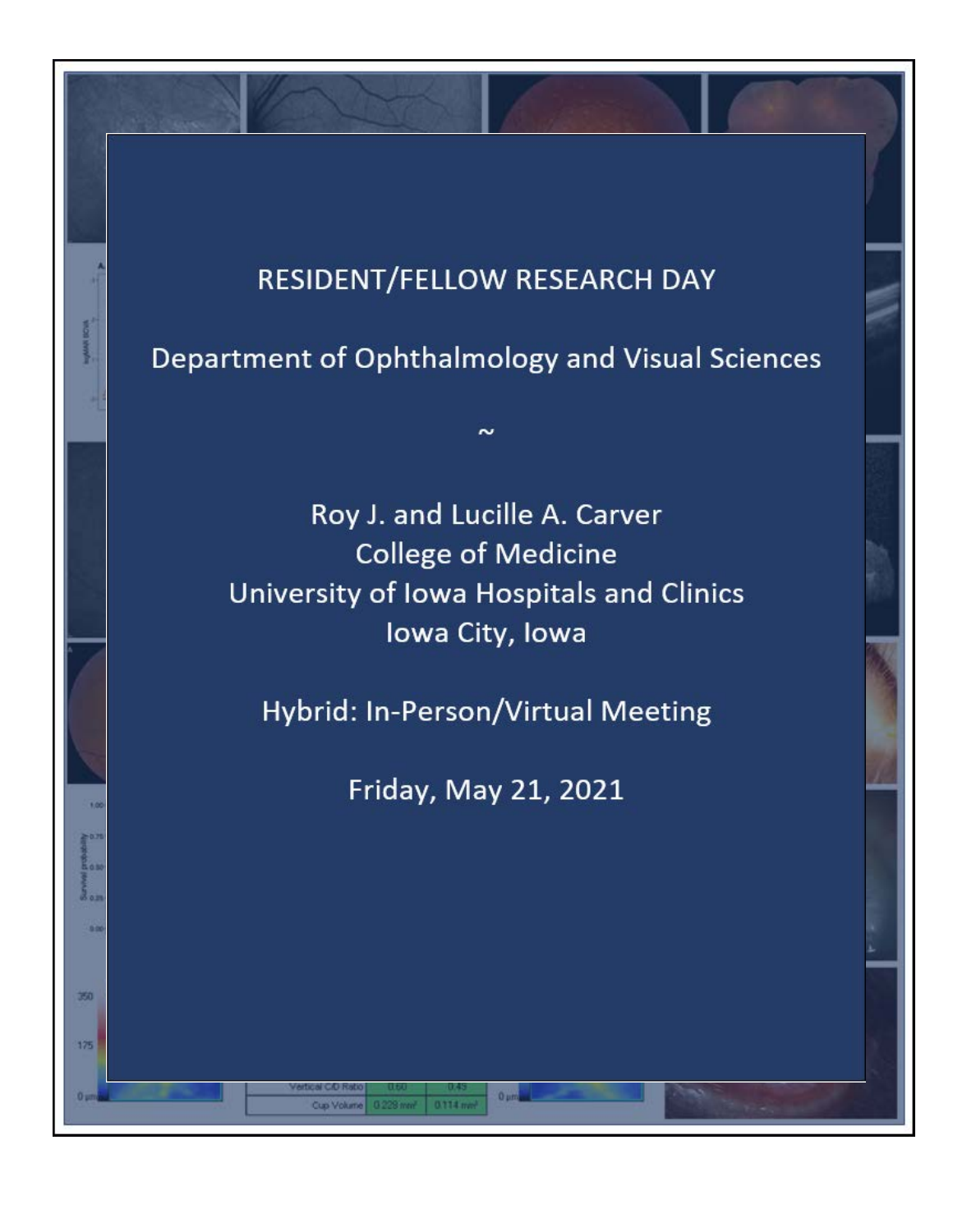# **RESIDENT/FELLOW RESEARCH DAY – 2021**

# **DEPARTMENT OF OPHTHALMOLOGY AND VISUAL SCIENCES**

## **PROFESSOR AND HEAD**

Keith D. Carter, M.D., F.A.C.S.

## **PROFESSORS**

| Michael D. Abràmoff, M.D., Ph.D. | Scott A. Larson, M.D.              |
|----------------------------------|------------------------------------|
| Michael G. Anderson, Ph.D.       | Robert F. Mullins, M.S., Ph.D.     |
| Nikolai O. Artemyev, Ph.D.       | Thomas A. Oetting, M.S., M.D.      |
| H. Culver Boldt, M.D.            | Richard J. Olson, M.D.             |
| Sophia M. Chung, M.D.            | Stephen R. Russell, M.D.           |
| Keith D. Carter, M.D., F.A.C.S.  | Todd E. Scheetz, M.S., Ph.D.       |
| Thomas L. Casavant, M.S., Ph.D.  | Val C. Sheffield, M.D., Ph.D.      |
| Arlene V. Drack, M.D.            | Erin Shriver, M.D., F.A.C.S.       |
| John H. Fingert, M.D., Ph.D.     | Christine W. Sindt, O.D., F.A.A.O. |
| James C. Folk, M.D.              | Milan Sonka, M.S., Ph.D.           |
| Karen M. Gehrs, M.D.             | Edwin M. Stone, M.D., Ph.D.        |
| A. Tim Johnson, M.D., Ph.D.      | Nasreen A. Syed, M.D.              |
| Randy H. Kardon, M.D., Ph.D.     | Budd A. Tucker, Ph.D.              |
| Markus H. Kuehn, Ph.D.           | Michael Wall, M.D.                 |
| Young H. Kwon, M.D., Ph.D.       | Mark E. Wilkinson, O.D., F.A.A.O.  |

#### **ASSOCIATE PROFESSORS**

| Sheila A. Baker, Ph.D.                 | Seongjin Seo, Ph.D.                  |
|----------------------------------------|--------------------------------------|
| Katherine Gibson-Corley, D.V.M., Ph.D. | Elliott H. Sohn. M.D.                |
| Mark A. Greiner, M.D.                  | Matthew J. Thurtell, M.B.B.S., M.Sc. |
| Christopher S. Sales, M.D., M.P.H.     |                                      |

# **ASSISTANT PROFESSORS**

| Elaine Binkley, M.D.        | Vera W. Howe, O.D., F.A.A.O.              |
|-----------------------------|-------------------------------------------|
| Erin A. Boese, M.D.         | Pavlina S. Kemp, M.D.                     |
| Lindsay M. De Andrade, M.D. | Jennifer Ling, M.D.                       |
| Sara J. Downes, O.D.        | Marcus Noyes, O.D. F.A.A.O., F.S.L.S.     |
| Alina V. Dumitrescu, M.D.   | Chau M. Pham, M.D.                        |
| Oliver W. Gramlich, Ph.D.   | Andrew E. Pouw, M.D.                      |
| lan C. Han, M.D.            | Nathaniel C. Sears, M.D.                  |
| Matthew M. Harper, Ph.D.    | Khadija S. Shahid, O.D., M.P.H., F.A.A.O. |
| Jaclyn M. Haugsdal, M.D.    | Luke A. Wiley, Ph.D.                      |
|                             |                                           |

# **ORTHOPTISTS**

Tara L. Bragg, C.O. Xiaoyan Shan, C.O

## **OCULARIST**

Lindsay Wagner Pronk, B.C.O., B.A.D.A.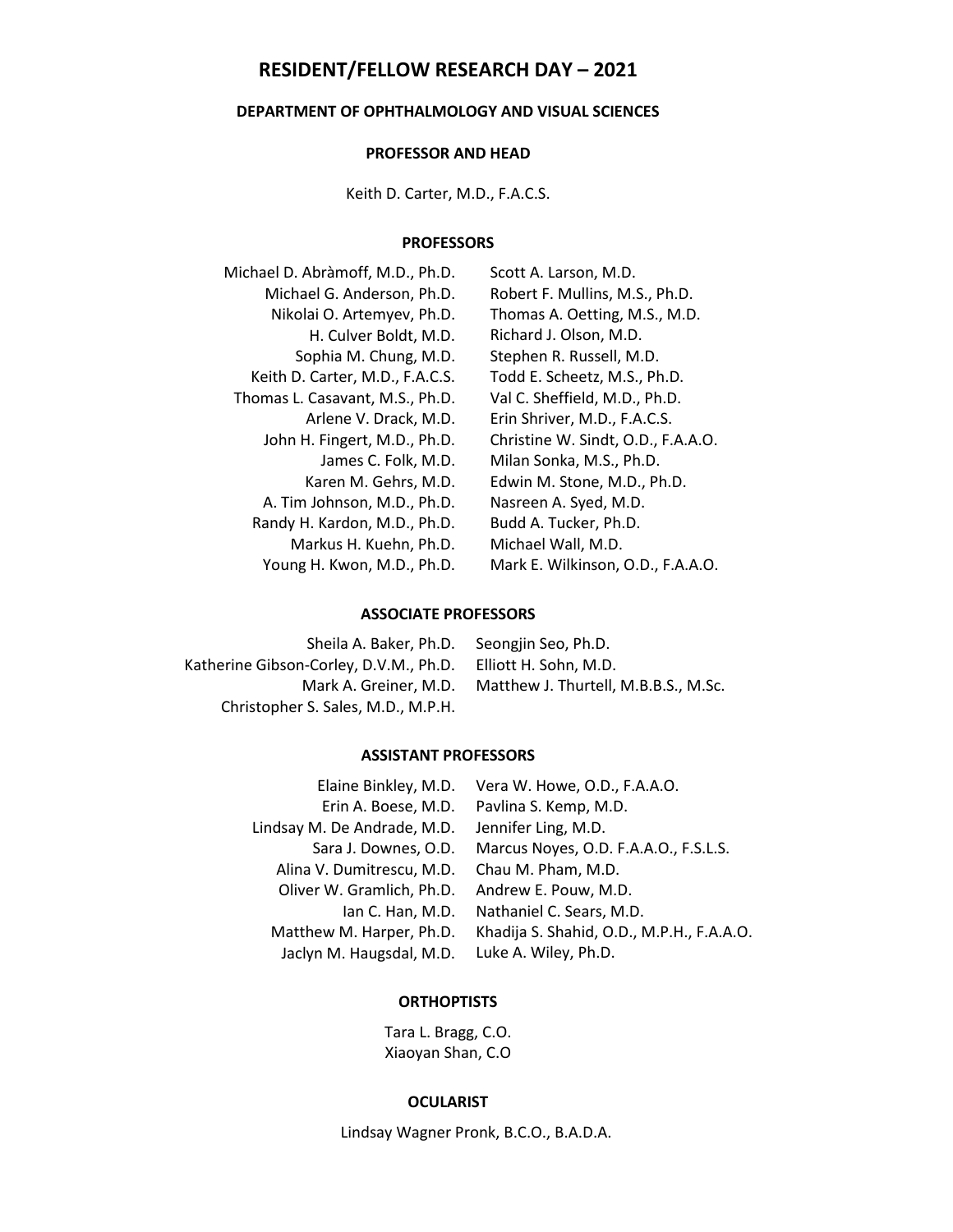# **RESIDENT/FELLOW RESEARCH DAY - 2021**

## **PROFESSORS EMERITUS**

Wallace L. M. Alward, M.D. Kenneth M. Goins, M.D. Sohan S. Hayreh, M.D., Ph.D., D.Sc. Chris A. Johnson, Ph.D., D.Sc. G. Frank Judisch, M.D. Karl C. Ossoinig, M.D. William E. Scott, M.D. John E. Sutphin, M.D. H. Stanley Thompson, M.D. Michael Wagoner, M.D., Ph.D. Thomas A. Weingeist, M.D., Ph.D.

## **ADJUNCT FACULTY**

#### **ADJUNCT PROFESSOR**

Andrew G. Lee, M.D.

## **ADJUNCT ASSISTANT PROFESSOR**

Puwat Charukamnoetkanok, M.D. Audrey C. Ko, M.D. Vincent M. Patella, O.D. Andrew C. Steffensmeier, M.D.

#### **ADJUNCT CLINICAL ASSISTANT PROFESSOR**

Justin Bloomberg, D.O. Elizabeth Ann Brown, M.D Christopher L. Haupert, M.D Linda J. Lehman, M.D. James R. Singer, D.O. Lyse S. Strnad, M.D.

#### **ADJUNCT CLINICAL ASSOCIATE**

David C. Ball, M.D. Valerie Kay Kounkel, D.O.

## **ADJUNCT CLINICAL INSTRUCTOR**

David S. Dwyer, M.D. John F. Stamler, M.D., Ph.D.

# **DEPARTMENT ADMINISTRATOR**

Denise L. Rettig, M.H.A., M.B.A.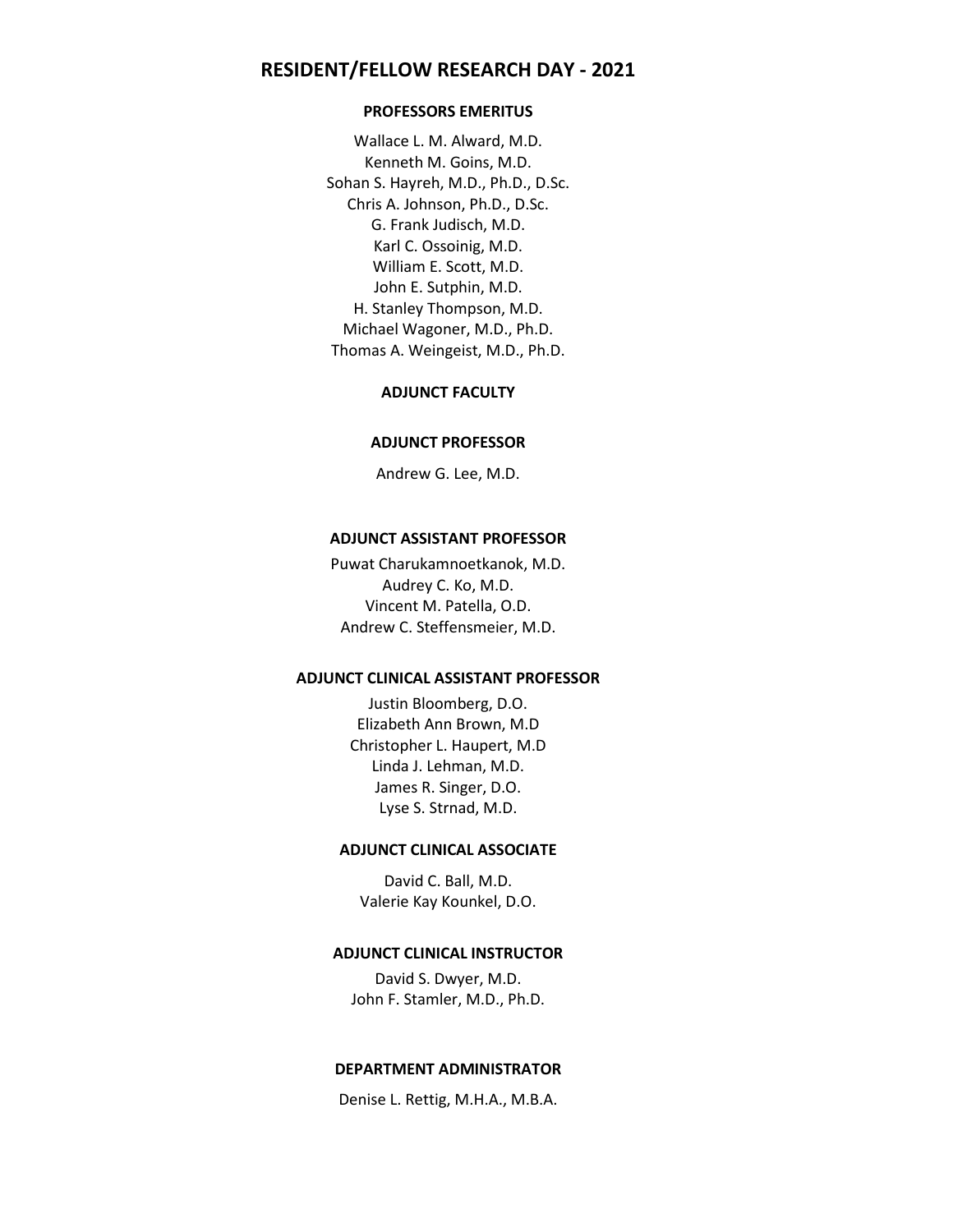# **RESIDENT/FELLOW RESEARCH DAY - 2021**

## **FELLOWS**

# **CORNEA**

Yong W. Kam, M.D.

# **GLAUCOMA**

Austin R. Fox, M.D.

## **NEURO-OPHTHALMOLOGY**

Luis Andre Leal Ferman, M.D. Alanna K. Tisdale, M.D., M.P.H.

## **OCULOPLASTIC SURGERY**

Brittany A. Simmons, M.D.

## **PEDIATRIC OPHTHALMOLOGY**

Heather A. Stiff, M.D.

## **VITREORETINAL DISEASE**

Randy Chris Bowen, M.D., M.S. Timothy M. Boyce, M.D. Razek Georges Coussa, M.D. Aaron M. Ricca, M.D.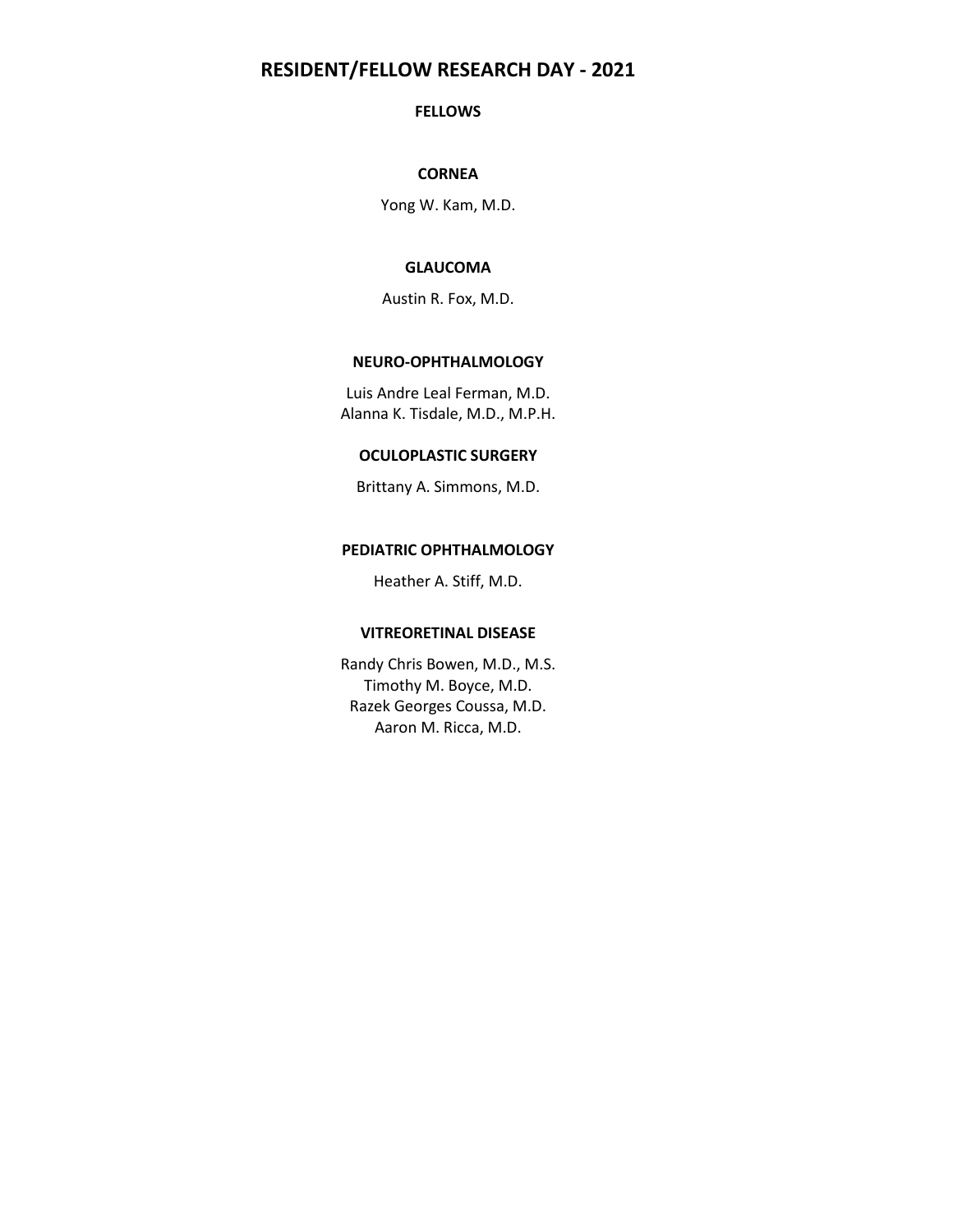# **RESIDENT/FELLOW RESEARCH DAY - 2021**

## **RESIDENTS**

## **THIRD-YEAR RESIDENTS**

Christopher R. Fortenbach, M.D., Ph.D. Lauren E. Hock, M.D. Tyler S. Quist, M.D. Alexis K. Warren, M.D. Caroline W. Wilson, M.D.

## **SECOND-YEAR RESIDENTS**

Karam A. Alawa, M.D. Justine L. Cheng, M.D. Salma A. Dawoud, M.D. Ryan J. Diel, M.D. David A. Ramirez, M.D.

## **FIRST-YEAR RESIDENTS**

Matthew G. Field, M.D., Ph.D. Zachary Q. Mortensen, M.D., M.B.A. Tirth J. Shah, M.D. Margaret R. Strampe, M.D. Caroline Y. Yu, M.D.

## **PRELIM RESIDENTS-INTERNAL MEDICINE**

Aaron D. Dotson, M.D. Andrew S. Goldstein, M.D. Tina Hendricks, M.D. Mahsaw Motlagh, M.D. Sean M. Rodriguez, M.D.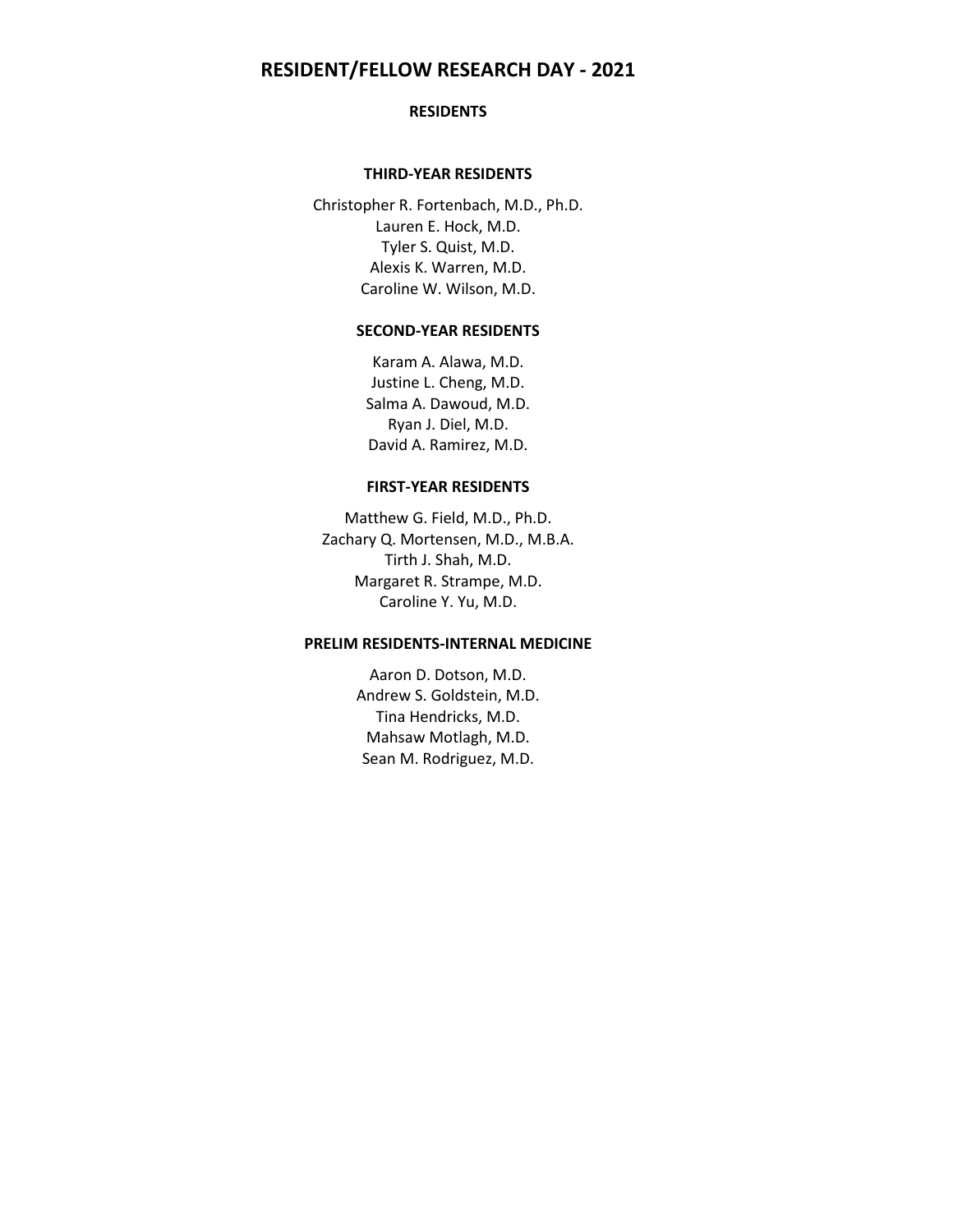Session I - Paper 1

## **Pathogenic Mutations Promote Oxidative Damage in Fuchs' Endothelial Corneal Dystrophy**

## **Matthew G. Field, MD, PhD**

## **Primary Supervisor:** Mark A. Greiner, MD

## **Co-authors:** Jessica M. Skeie, PhD, Aliasgar Salem, PhD

**Purpose:** Fuchs endothelial corneal dystrophy (FECD) affects 6.1 million Americans over 40 years of age and is the leading indication for corneal transplant surgery in the U.S. This condition can be diagnosed early, but there is no available therapy to prevent disease progression. Over 70% of FECD cases have been linked to either the accumulation of trinucleotide repeats in intron 2 of the TCF4 gene (late onset) or abnormal collagen production due to a point mutation in the COL8A2 gene (early onset). Oxidative stress and mitochondrial dysfunction have been implicated in disease pathogenesis, but the role TCF4 and COL8A2 alterations play in promoting these alterations is poorly understood. Our goal is to study the molecular alterations induced by these mutations in corneal endothelial cells (CECs) in order to develop early therapeutic targets.

**Methods:** CECs with the TCF4 repeat (F35T) were generous gifts from Dr. Albert Jun (Johns Hopkins, Baltimore, MD, USA). Wildtype CECs (B4G12) were obtained from DSMZ (Leibniz Institute, DSMZ-German Collection of Microorganisms and Cell Cultures). Wildtype CECs with doxycycline-inducible expression of the TCF4 repeat or the COL8A2 mutation were created to study early changes related to the genetic alterations. Mitochondrial superoxide  $(O_2^{\bullet -})$  free radicals were quantified using MitoROS 580 dye and a TECAN plate reader, and mitochondrial membrane potential (MMP) was quantified using JC-1 dye and a TECAN plate reader. qPCR was used to study gene expression under various conditions.

Results: F35T CECs (N=8) have 15.7-fold higher mitochondrial O<sub>2</sub><sup>+-</sup>than B4G12 controls (N=12) as measured by MitoROS 580 dye. F35T CECs (N=9) also have a 3-fold lower mitochondrial membrane potential (MMP) than B4G12 CECs (N=9) as measured by JC-1 aggregate:monomer ratio. We have successfully established the first CEC line with doxycycline-inducible expression of the COL8A2 mutation. Induction of COL8A2 induces oxidative changes, including increased expression of the antioxidant superoxide dismutase 2 (SOD2).

**Conclusions:** Oxidative stress and mitochondrial dysfunction markers are increased in FECD. Establishment of model CECs lines that can induce the TCF4 repeat and COL8A2 mutation will help elucidate the early molecular changes caused by these alterations in order to better study disease pathogenesis and develop novel therapeutics.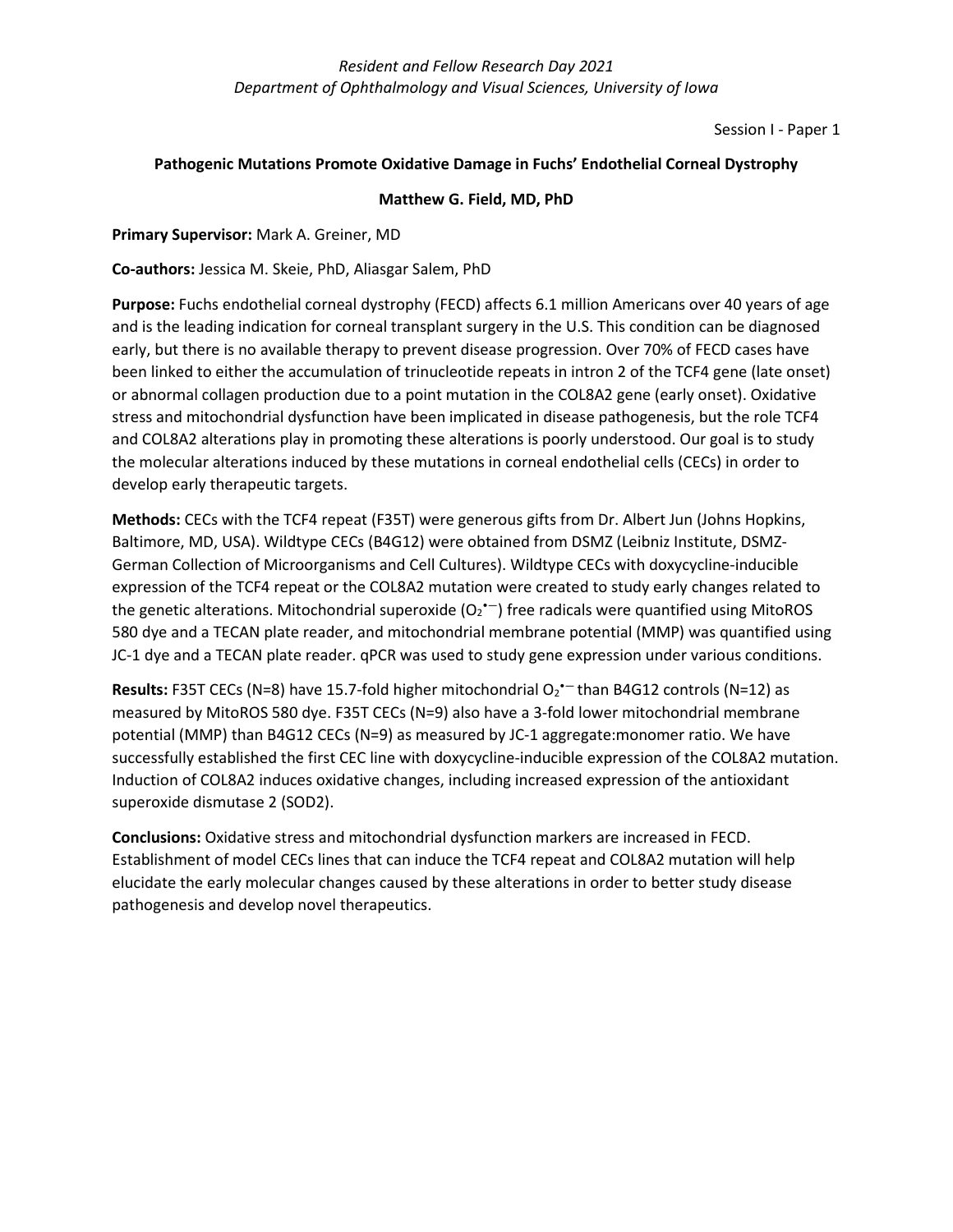Session 1 - Paper 2

# **Examining the Relationship Between Injector Lumen Diameter and Exposed Endothelial Surface Area and Tissue Conformation of DMEK Tissue Scrolls**

# **Yong Kam, MD**

**Primary Supervisor(s):** Mark Greiner, MD, Jennifer Ling, MD, Christopher Sales, MD, MPH

# **Co-author:** Gregory Schmidt, BS, CEBT

**Purpose:** The relationship between Descemet membrane endothelial keratoplasty (DMEK) tissue and injector devices is important to understand, particularly as options for tissue insertion expand. We hypothesize that the outer endothelial surface area of a DMEK scroll, which is exposed to trauma during tissue injection, is reduced when the internal diameter (ID) of the distal tube is narrowed.

**Methods:** DMEK tissues not suitable for transplantation (n=2, 8.0mm diameter) were loaded into either a Straiko or LEITR modified Jones tube (Gunther Weiss). Tissues were ejected from the proximal to the distal end of each tube, and images were captured using optical coherence tomography (OCT, Optovue RTVue) with the tissue positioned at the distal tube. The ID at the narrowest distal tube, as well as the DMEK scroll diameter as it passed through this point, were measured using ImageJ software. Using the measured diameter of the DMEK scrolls, we calculated the outer scroll surface area assuming that DMEK tissue forms a uniform cylinder.

**Results:** The narrowest ID measured at the distal end of the Straiko and LEITR tubes was 1,200μm (mean, 1,237μm±35; n=3) and 860μm (mean, 905μm±45; n=3), respectively. The diameter of the DMEK scroll at the narrowest ID of the Straiko and LEITR tubes was 1,122μm (mean, 1,174μm±83; n=3) and 795μm (mean, 884μm±80; n=3), respectively. The calculated DMEK outer scroll surface area was 27.3mm2 for the Straiko and 19.7mm2 for the LEITR tube, which represents a 27.8% decrease in exposed endothelial surface area for the LEITR compared to the Straiko tube. Qualitatively, DMEK tissues do not always form a uniform cylindrical conformation in either injector and sometimes form irregular corrugations (Figure 1).

**Conclusions:** In this series, DMEK tissue scroll diameter decreased in order to conform to the smallest luminal diameter of the injector. Reducing the injector's distal lumen size may result in a significant decrease in endothelial cells potentially exposed to trauma from the injector. However, tissue scroll conformation may be increasingly altered as the lumen narrows. Further studies are needed to assess the impact of lumen diameter on scroll conformation and endothelial cell loss.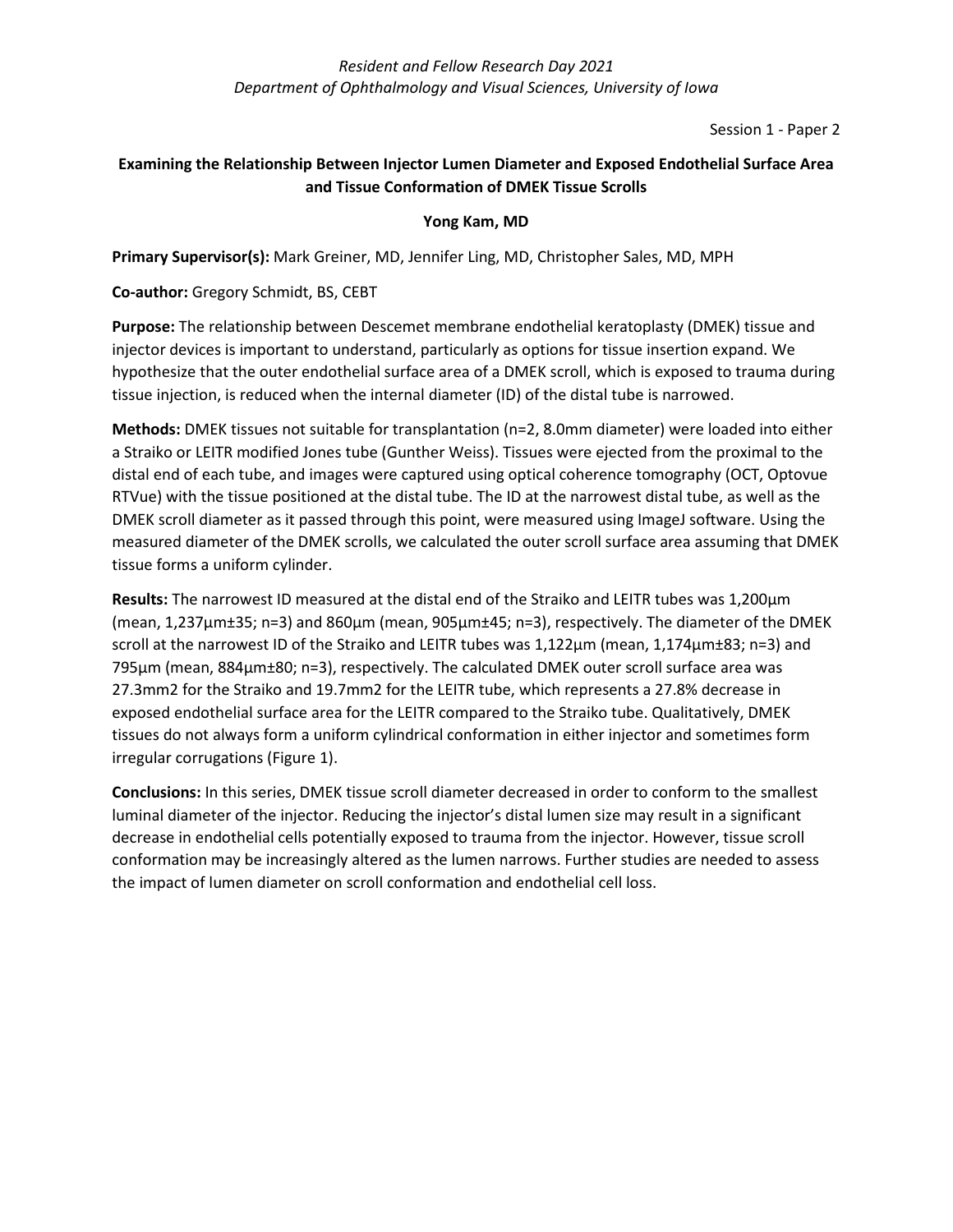Session 1 - Paper 3

# **Risk Factors for Corneal Transplant Failure Due to Fibrous Downgrowth Among First Time Graft Recipients**

# **David Ramirez, MD**

**Primary Supervisor**: Mark Greiner, MD

**Co-authors**: Abigail Walling, BA; Christopher Fortenbach, MD, PhD; Lai Jiang, MD; Kendra Frey, MD

**Purpose**: To define risk factors for graft failure associated with fibrous downgrowth among first-time cornea transplant recipients at a single academic center.

**Methods**: In this retrospective case-control study, we queried medical records of all patients at a single academic center for a histopathologic diagnosis of fibrous downgrowth between January 1, 2002 and July 17, 2019. We included all patients with complete medical records diagnosed with fibrous downgrowth after a first failed corneal transplant. We matched cases to controls in a 1:3 ratio based on indication for surgery, year of surgery, method of transplantation, sex, and age, and reviewed medical records for past ocular and surgical histories.

**Results**: 78 eyes (76 patients) met case inclusion criteria and were matched with 234 control eyes. The incidence of fibrous downgrowth was 0.6% per year. The most common keratoplasty indication among cases was pseudophakic corneal edema (32%) and aphakic corneal edema (18%). Cases were more likely to have a history of uveitis (OR 3.09, 95% CI 1.35-7.10; p=0.006), retinal detachment (OR 2.17, 95% CI 1.17-4.02; p=0.013), trauma (OR 2.08, 95%CI 1.03-4.21, p=0.038), and aphakia (OR2.80, 95% CI 1.57-4.98; p=0.0003). Cases were more likely to have had iris derangement (OR 10.57, 5.65-19.76; p<0.0001) or retinal surgery (OR 3.00, 95%CI 1.72-5.25; p<0.0001). Prior glaucoma drainage device surgery was not a significant risk. Receiver operating characteristic curves demonstrated the best model fit when using 3 predictors: iris derangement, history of uveitis, and





history of retinal detachment or retinal surgery. The sensitivity and specificity of this model was 86% and 60%, respectively.

**Conclusions**: A history of uveitis, history of retinal detachment or retinal surgery, and presence of iris derangement are risk factors for graft failure among first-time keratoplasty recipients with fibrous downgrowth. Patients requiring keratoplasty with these conditions should be monitored closely for graft failure.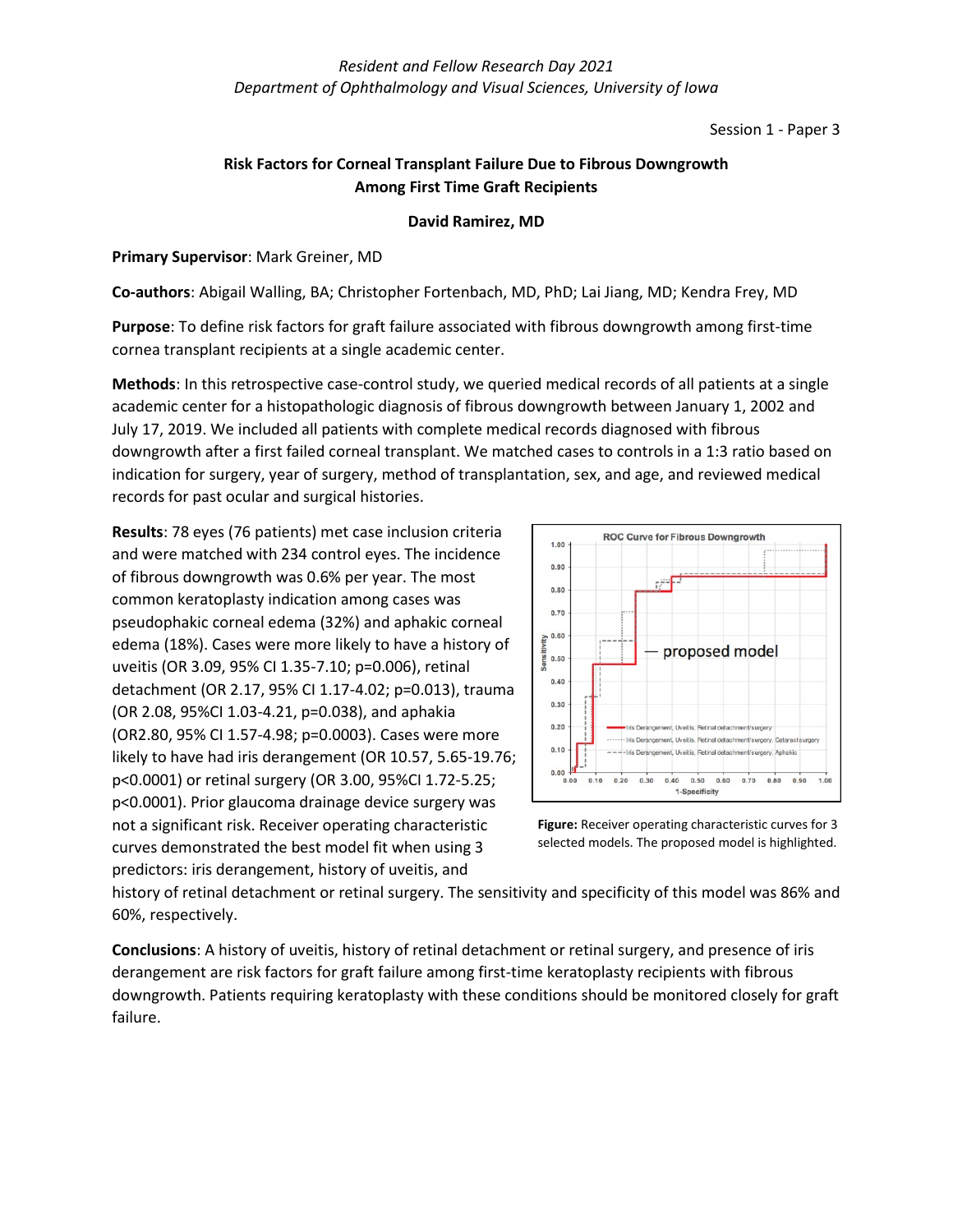Session I - Paper 4

# **Comparative Long Term Outcomes of Pars Plana Vitrectomy Combined with Anterior Chamber Intraocular Lens versus Intra-scleral Haptic Fixation of Posterior Chamber Intraocular Lens**

# **Alexis Warren, MD**

# **Primary Supervisor:** Elliott H. Sohn, MD

**Co-authors:** Pavlina S. Kemp, MD, Razek Georges Coussa, MDCM, MPhil, MEng, Justine Cheng, MD, H. Culver Boldt, MD, Stephen R. Russell, MD, Thomas A. Oetting, MD, A. Tim Johnson, MD, PhD

**Purpose:** To evaluate the long-term clinical outcomes in patients with combined pars plana vitrectomy (PPV) with placement of anterior chamber intraocular lens (ACIOL) versus intrascleral haptic fixation (ISHF) using the Agarwal technique with fibrin glue to secure the scleral flap of a posterior chamber intraocular lens (PCIOL).

**Methods:** We conducted a retrospective consecutive chart review on patients who underwent PPV with concomitant placement of either anterior chamber or ISHF with fibrin glue for aphakia, dislocated IOL or dropped crystalline lens at the University of Iowa. Patients with <32 weeks of follow-up were excluded. Detailed pre-, intra-, and post-operative complications were analyzed using mixed model univariate analysis, and t-test. Post-operative complications included lens subluxation, uveitis-glaucoma-hyphema syndrome, corneal decompensation, hyphema, glaucoma, suprachoroidal hemorrhage, choroidal detachment, cystoid macular edema, vitreous hemorrhage, epiretinal membrane and retinal detachment. Statistical significance was set at p<0.05 for all comparisons.

**Results:** There were 12 patients in the ACIOL group and 13 patients in the ISHF group. The mean age at time of surgery was 70.4  $\pm$  17.7 years in the ACIOL group and 54.6  $\pm$  21.1 years in the ISHF group (p = 0.03). Mean follow-up was 38.2 months (range 8-215 months). The incidence of corneal decompensation was similar in the ACIOL and ISHF lens group which was not statistically significant ( $p =$ 0.93). There was no difference in the BCVA mean change at the final visit between the two groups ( $p =$ 0.47). The most common complication in the study cohort was corneal decompensation (32%, n=8) followed by cystoid macular edema at (28%, n=7).

**Conclusions:** PPV with concomitant placement of ACIOL or ISHF lenses both result in improvement in BCVA. These procedures are well tolerated and result in similar complication profiles with long-term follow-up.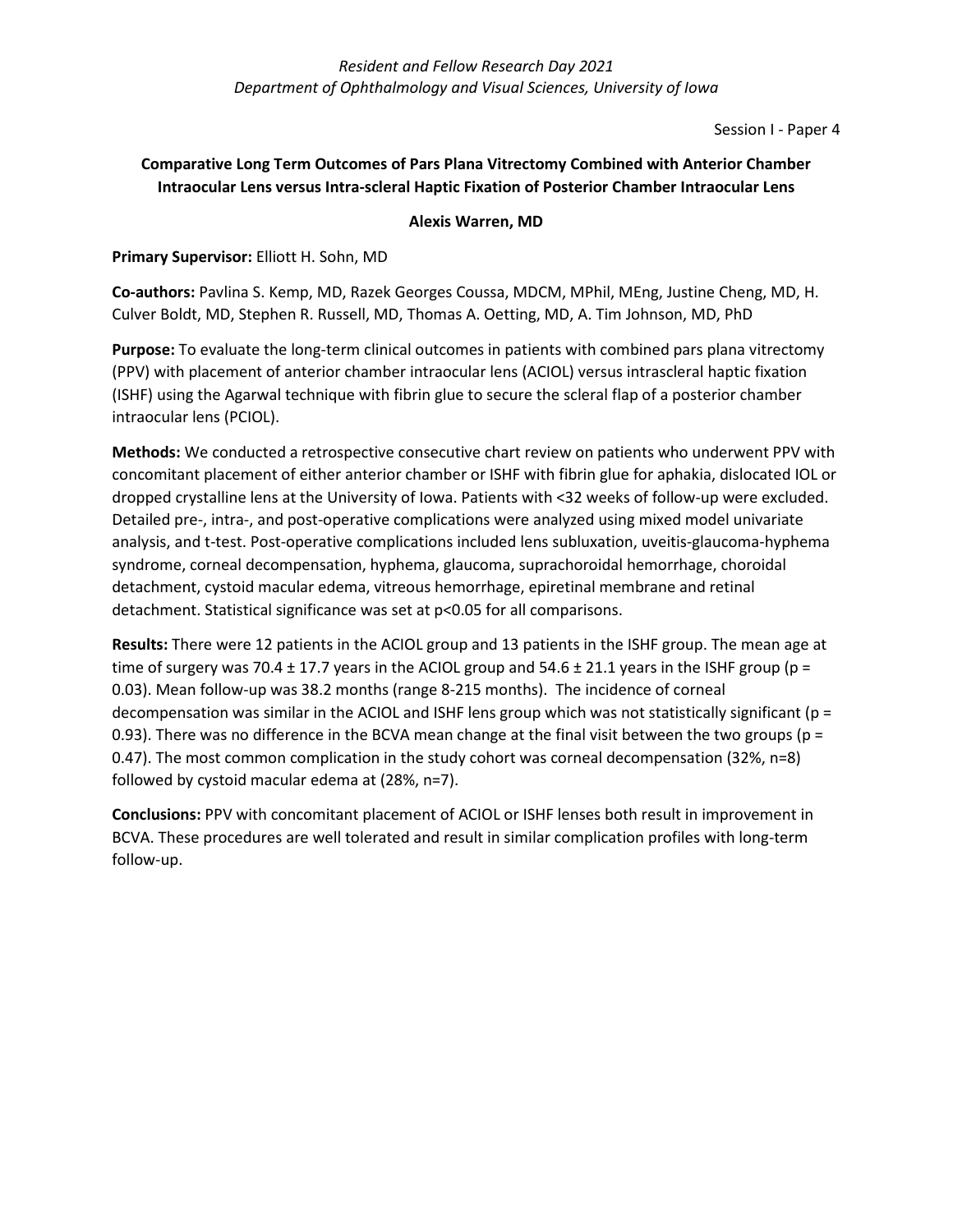Session I - Paper 5

## **Smartphone-Based, Head-Mounted Perimetry with the Open Perimetry Interface**

## **Karam Alawa, MD**

**Primary Supervisor:** Michael Wall, MD

**Co-authors:** Iván Marín-Franch, PhD; Luke Chong, PhD; Andrew Turpin, PhD

**Purpose:** To develop and implement a smartphone-based, head-mounted perimeter powered by the Open Perimetry Interface (OPI).

**Methods:** The Iowa OPI is an opensource perimetry software initiative that has been developed for threshold automated perimetry of the full visual field. We updated the OPI R package to support the Google Daydream and other mobile virtual reality (VR) headsets. We then developed an application using the Shiny R package to implement the updated OPI package and communicate with an Android smartphone running an application customized to wirelessly receive and respond to commands from the OPI package. An Android smartphone was calibrated using a luminance meter to determine the relationship between screen



**Figure:** Graphical user interface for the R Shiny application running a 24-2 visual field threshold test for the right eye.

brightness, grayscale value, and luminance. Three healthy controls were tested on one eye using a 24-2 testing pattern on both the smartphone-based head-mounted perimeter as well as an Octopus 900 running the same version of the OPI.

**Results:** Each subject successfully completed the test on each device. More data is needed to determine statistical correlation and agreement between the two devices.

**Conclusions:** Smartphone-based head-mounted perimetry with the OPI is possible, and more work is necessary to compare it to existing perimeters such as the Octopus or Humphrey Field Analyzer, especially in patients with visual field loss. This technology could be especially useful in remote settings or at home where visual field testing is unavailable.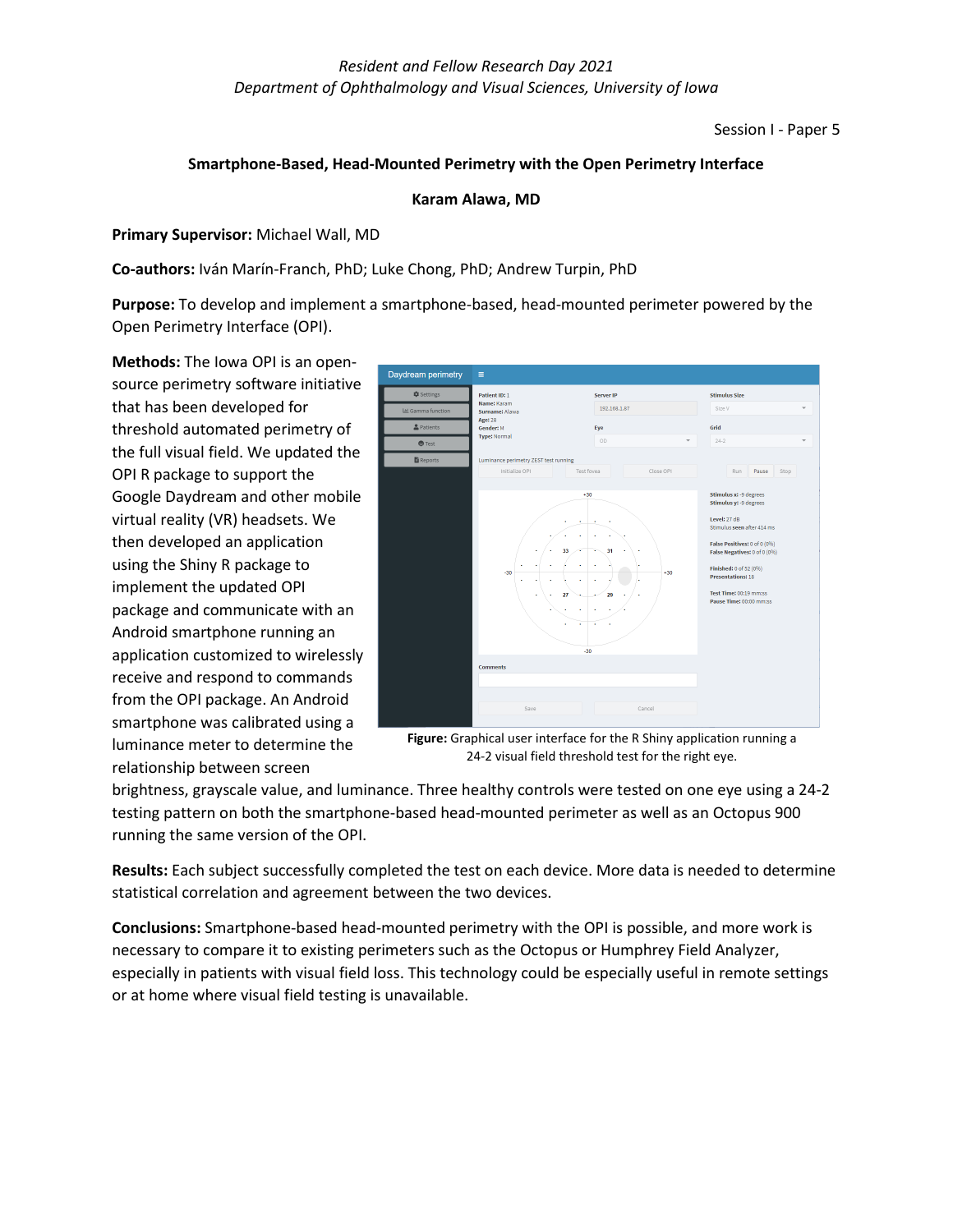Session I - Paper 6

# **Differences in Clinical Features of Patients with Acute Cerebral Venous Sinus Thrombosis (CVST) and Idiopathic Intracranial Hypertension (IIH)**

# **Alanna Tisdale, MD, MPH**

**Primary Supervisor:** Michael Wall, MD

**Co-author:** Luis Leal, MD

**Purpose:** To investigate whether there is a difference in symptoms, visual acuity, eye alignment, or fundus appearance, in patients with CVST and IIH.

**Methods:** A retrospective chart review was performed, of 2015-2020 University of Iowa neuroophthalmology clinic patients. The study included 20 consecutive patients with newly diagnosed IIH and 20 consecutive patients with acute onset CVST. Follow up visits were required for inclusion in the study. Progress notes, fundus photos, OCT results, visual fields, and radiology reports were reviewed to collect data on presenting symptoms, vision, papilledema grades, fundus features, OCT RNFL measurements, and strabismus measurements. Visual acuity and OCT RNFL measurements were also documented from follow up visits. When comparing CVST and IIH patients, Chi Square tests were performed to analyze categorical variable results, and independent samples t tests were performed to evaluate continuous variables.

**Results:** At presentation, 95% of CVST patients and 10% of IIH patients recalled the date of headache onset. 65% of CVST patients and 20% of IIH patients had disc or peripapillary hemorrhage. 55% of CVST patients and 5% of IIH patients had cotton wool spots on the disc. 65% of CVST patients and 15% of IIH patients had sixth nerve palsies. Among CVST patients, mean papilledema grade was 2.95, and in the IIH group mean papilledema grade was 2.2. Among CVST patients, mean average RNFL was 311, and in the IIH group, mean average RNFL was 173. Statistically significant differences between groups included recall of date of headache onset (p < 0.0001), presence of disc or peripapillary hemorrhage (p=0.004), disc cotton wool spots (p=0.001), 6th nerve palsy (p=0.001), mean papilledema grade (p=0.027), and mean average RNFL (p=0.001). There was not a statistically significant difference in baseline mean visual acuity or change in acuity over time.

**Conclusions:** Patients with CVST are more likely to recall the date of headache onset, have 6th nerve palsies, disc hemorrhages, disc cotton wool spots, higher baseline RNFL, and higher papilledema grades than their peers with IIH. Patients with CVST appear in general to have a more severe clinical course than IIH patients.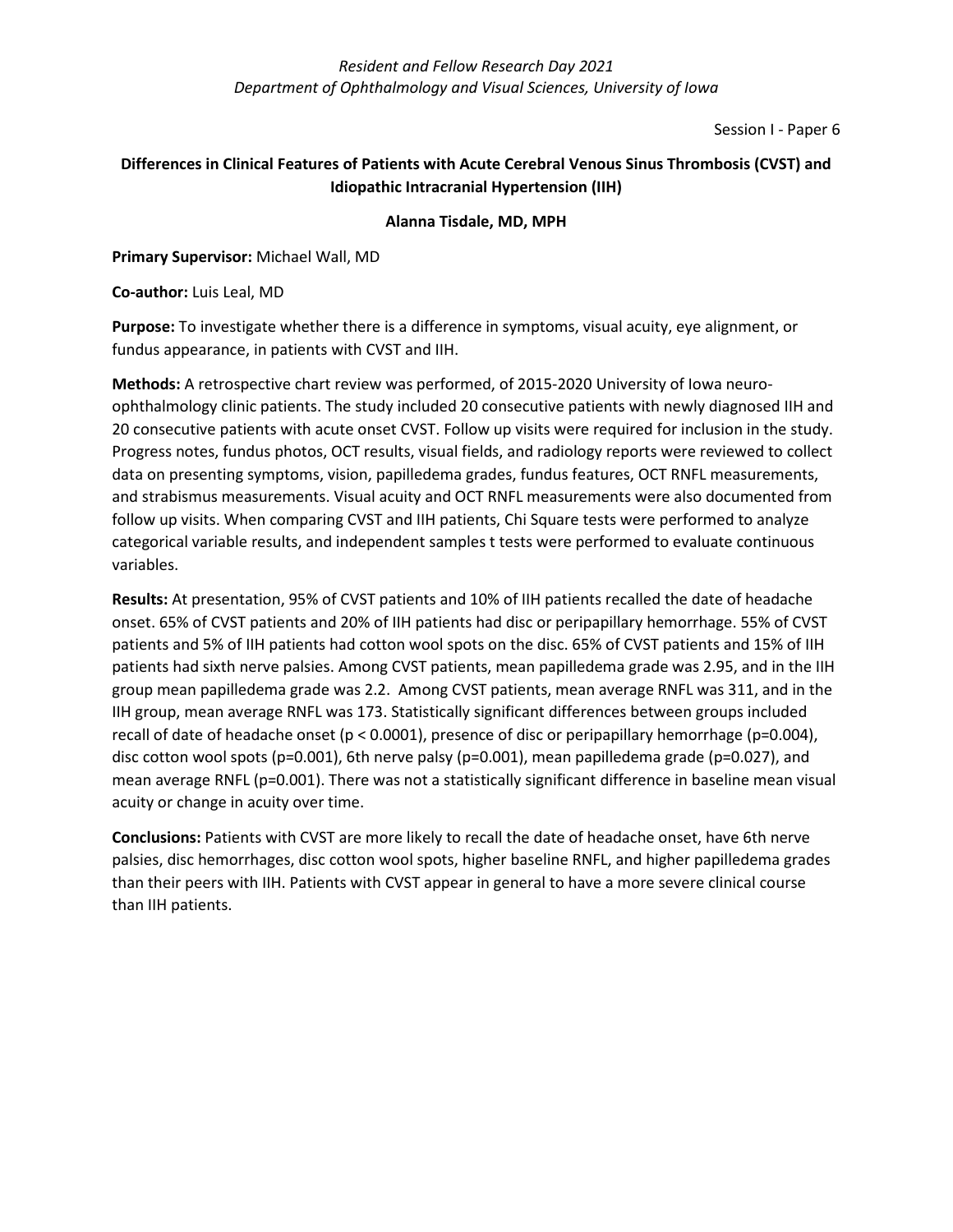Session I - Paper 7

## **Optical Coherence Tomography in Pediatric Unilateral Optic Nerve Hypoplasia**

## **Justine L. Cheng, MD**

**Primary Supervisor:** Pavlina Kemp, MD

**Co-authors:** Lindsay De Andrade, MD; Orwa Nasser, MD; Kyungmoo Lee, PHD; Andreas Wahle, PHD

**Purpose**: To use optical coherence tomography (OCT) to assess the optic nerve and macula retinal layer thicknesses in patients with unilateral optic nerve hypoplasia (ONH) and normals.

**Method:** Retrospective review identified nine pediatric patients (<18 years) with unilateral ONH and nine age and refraction matched normals with Cirrus OCT optic nerve and macula. Using the Iowa Reference Algorithm, the retinal layer thicknesses were obtained. Student's t-test compared retinal morphology between affected and unaffected eyes, as well as between unaffected eyes and normals. Pearson correlation identified relationships between layer thicknesses and visual acuity.

**Results:** There was no statistically significant difference between the unaffected, contralateral eyes of patients with clinically unilateral optic nerve hypoplasia, and the eyes of age and refraction-matched normals when comparing central macular thickness and peripapillary retinal nerve fiber layer (RNFL) thickness. Peripapillary RNFL, inner plexiform layer (IPL), inner nuclear layer (INL), and macular RNFL, ganglion cell layer, IPL and INL were all significantly thinner in the affected than the unaffected eyes (p < 0.039). Poorer visual acuity was associated with thinner peripapillary INL, peripapillary outer nuclear layer, and macular RNFL, IPL and INL ( $r < -0.668$ ,  $p < 0.05$ ).

**Conclusions:** OCT may help with diagnosis of ONH through comparison of retinal layer thicknesses, and certain layers may be predictive of visual acuity.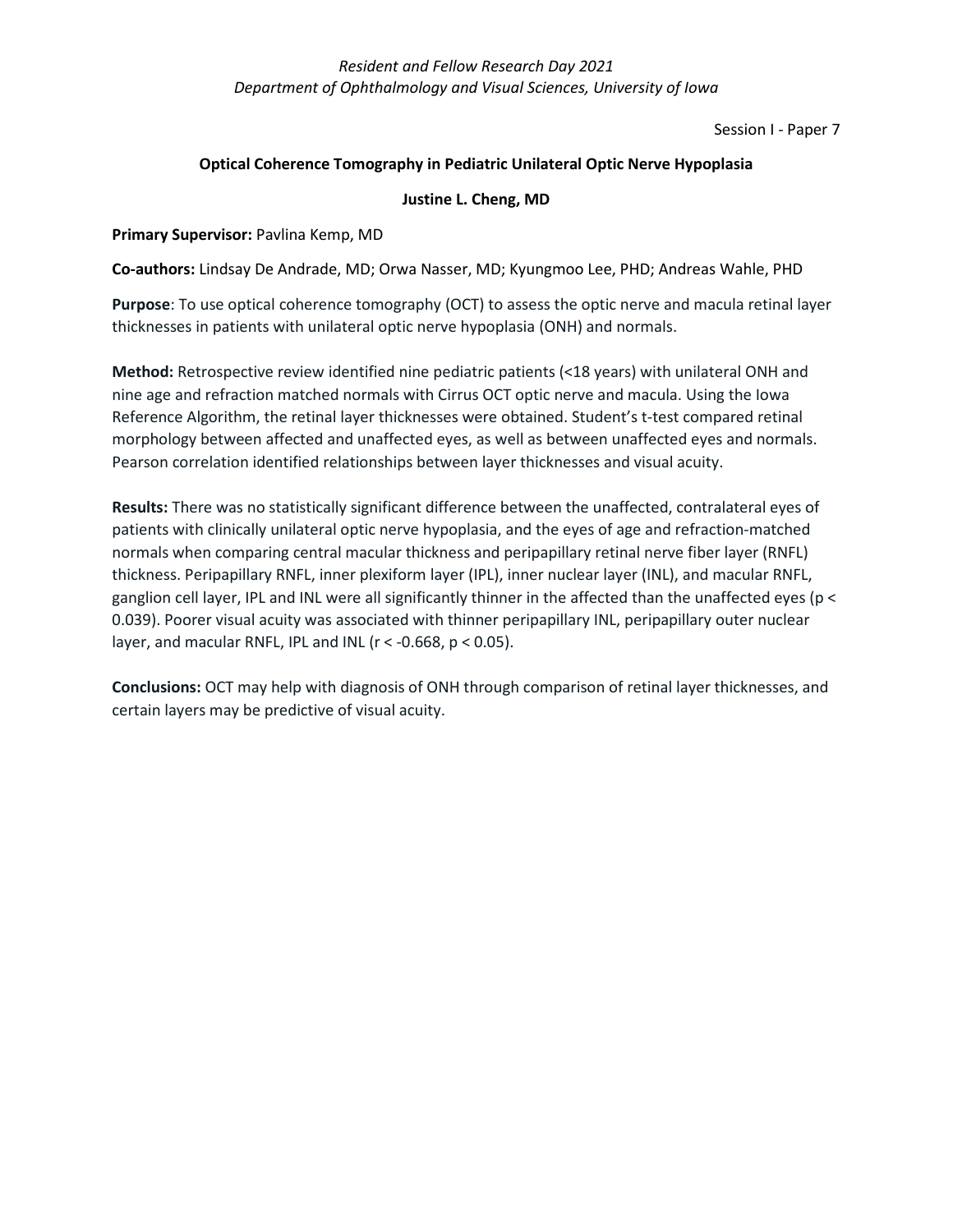Session I - Paper 8

## **Outcomes of Interventions for Nasolacrimal Duct Obstruction in Patients with Down Syndrome**

## **Heather A. Stiff, MD**

## **Primary Supervisor**: Lindsay De Andrade, MD

**Co-author**: Sara Downes, OD

**Purpose**: Congenital nasolacrimal duct obstruction (NLDO) is present in 20-30% of patients with Down syndrome compared to 6% of the general population. Down syndrome is considered a risk factor for failure of initial surgical intervention for NLDO. The purpose of this study was to compare the number, type, and outcome of NLDO interventions for patients with Down syndrome and those without Down syndrome.

**Methods**: Retrospective chart review of patients who presented to the University of Iowa pediatric ophthalmology clinic from January 2009 to December 2018 and underwent surgical intervention for NLDO. Data collected included number and type of intervention, and degree of subjective improvement after each intervention.

**Results**: There were 208 patients; 15 (7.2%) with Down syndrome and 193 (92.8%) controls. Age at initial intervention was 2.8 years in the Down syndrome group and 1.6 years in controls (p=.002). Initial intervention was probing with infracture alone in 8 patients (53%) with Down syndrome and 80 (41%) controls (p=0.42). After one intervention, 5 patients with Down syndrome (33%) were "resolved" compared to 141 of controls (78.3%) (p=.002). Of the group with Down syndrome, 4 (27%) had two or more interventions compared to 13 (6.7%) in the control group ( $p= 0.02$ ). In patients with Down syndrome who underwent multiple interventions, initial intervention was probing with infracture alone in 1 of 4 patients.

**Conclusions**: Patients with Down syndrome were less likely to have resolution of symptoms after one intervention, and were more likely to undergo two or more interventions compared to controls. There was no difference in type of initial intervention between the groups, but the group with Down syndrome was significantly older at first intervention.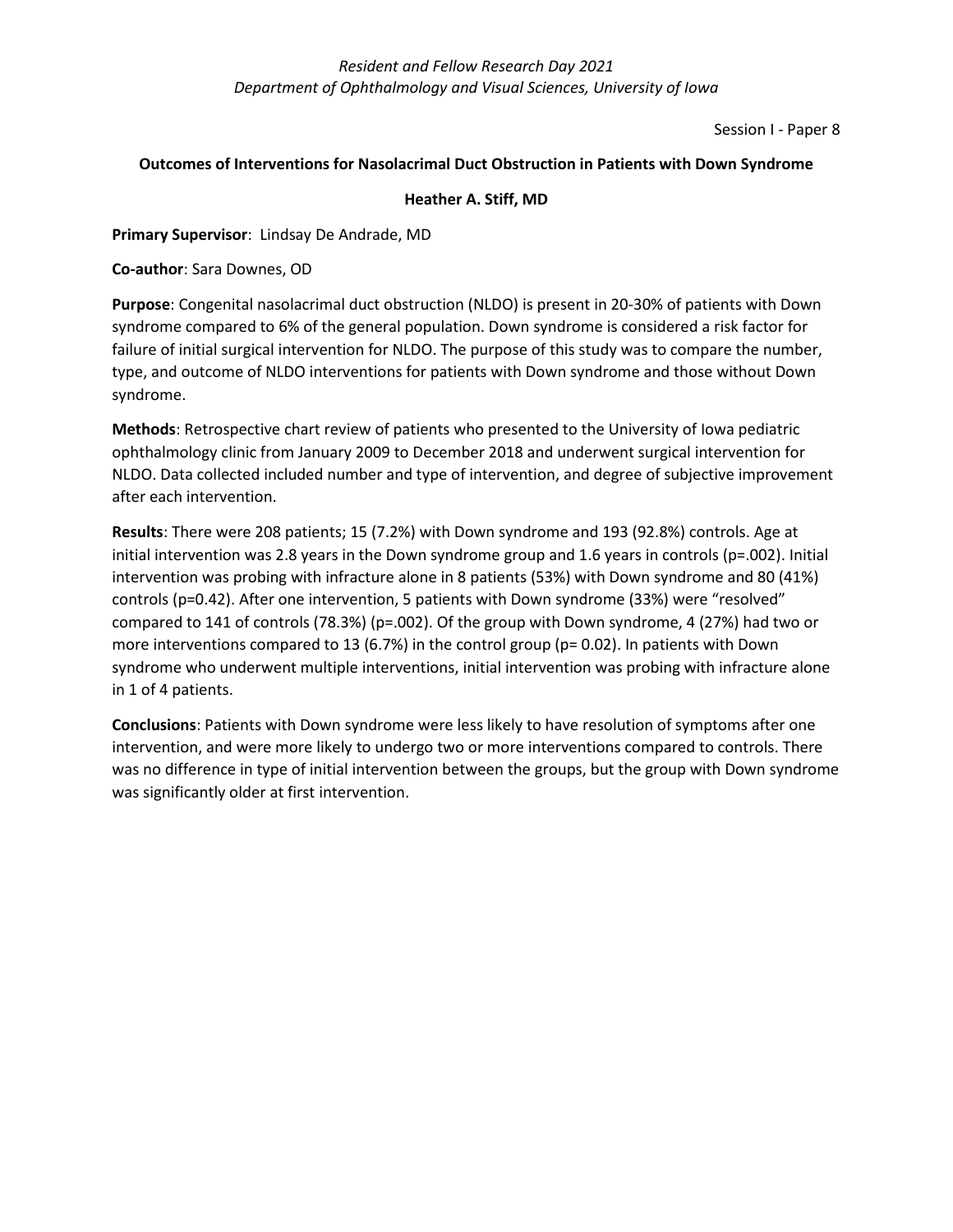Session I - Paper 9

## **The True Cause of Spasmus Nutans**

## **Salma Dawoud, MD**

## **Primary Supervisor(s):** Alina Dumitrescu, MD; Arlene Drack, MD

**Purpose:** Spasmus nutans (SN) is a rare, acquired nystagmus presenting with a classic triad of smallamplitude high-frequency nystagmus, head nodding, and torticollis. Historically, SN has been considered a benign self-limited disease, however, there are several case reports of patients presenting with a SNlike nystagmus only to be later diagnosed with an underlying disease. Known SN mimickers include optic nerve and chiasmal gliomas; retinal disease such as congenital stationary night blindness, cone-rod and rod dystrophy; and many other retinal, neurological and systemic diseases. The goal of this study is to identify patients previously diagnosed with SN and determine the extent of retinal and neurological investigation, and if an alternative diagnosis was discovered based on more extensive evaluation.

**Methods:** An on-going retrospective chart review is being performed on patients diagnosed with SN between January 1, 1960 to January 1, 2021. These charts are being queried for age at time of diagnosis of SN, ocular and neurological work-up including ERG and brain MRI, and final diagnosis.

**Results:** Our retrospective review is on-going at this time. We have identified four patients who were initially diagnosed with SN, but on further evaluation were discovered to have underlying diagnoses of Beckwith-Wiedemann, chromosome 1q deletion syndrome, and congenital stationary night blindness.

**Conclusions:** Due to the assumption that SN is a benign disease, SN patients may receive an incomplete retinal and neurological evaluation. We hypothesize that if all of patients diagnosed with SN received a complete evaluation, an underlying disease would be discovered, and that SN is a sign rather than a diagnosis.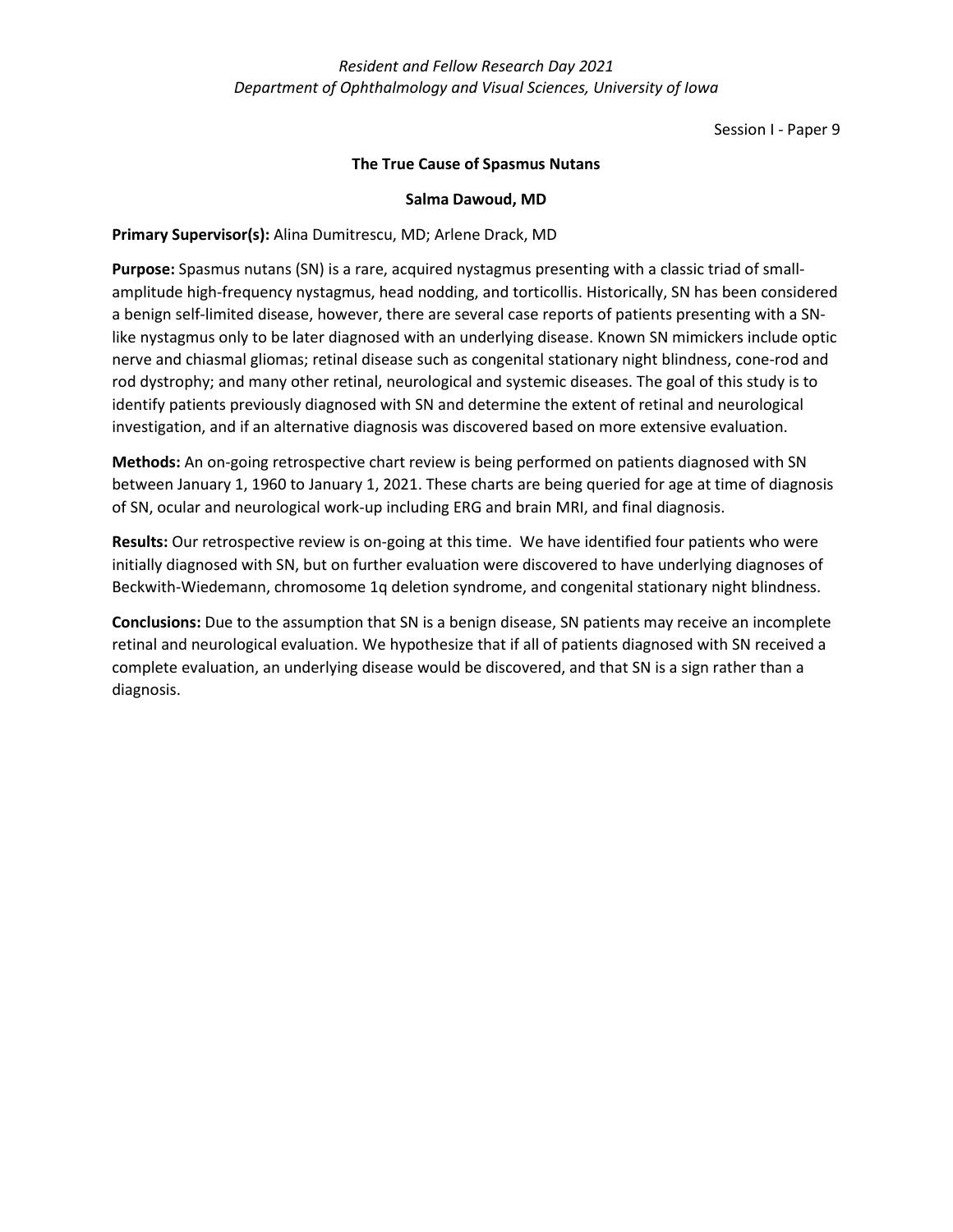Session I – Paper 10

## **Markers for Sebaceous Carcinoma: Enhancing Histologic Analysis**

## **Brittany Simmons, MD**

**Primary supervisor(s):** Robert Mullins, PhD; Erin Shriver, MD; Nasreen Syed, MD

**Co-author:** Keith Carter, MD

**Purpose:** Sebaceous carcinoma is a potentially life-threatening condition that often masquerades as benign disease. Heterogeneity of the disease and lack of definitive immunohistologic markers make diagnosis challenging. Treatment relies on complete excision, which is complicated by multifocal and subclinical intraepithelial spread of disease. This study aimed to identify reliable histologic markers for sebaceous carcinoma of the periocular region. Secondarily, the investigators will use these markers to visually label diseased tissue in situ to aid in tumor excision, potentially reducing intraoperative excision time and the need for serial excisions. Lectins are ubiquitous carbohydrate-binding proteins involved in cell adhesion, glycoprotein synthesis, and signaling as cell surface receptors, regulating inflammatory reactions and modulating autoimmune processes. Altered cell surface glycoconjugates have been implicated in ocular disease, displaying distinctive lectin and carbohydrate expression in drusen, choroidal neovascularization, and birdshot chorioretinopathy. Our previous work was the first to report differential expression of lectins in normal eyelid tissues. The authors believe that eyelid markers recognized by lectins may be dysregulated in sebaceous carcinoma.

**Methods:** After IRB approval, paraffin-embedded samples of control eyelids and eyelids with sebaceous carcinoma were collected. Histochemistry with 38 lectins was performed on 2-4 sections each of normal eyelid tissue from 1 patient and sebaceous carcinoma in 1 patient. Specimens were examined with epifluorescence microscopy.

**Results:** In normal controls, differential lectin binding was observed in epidermal, neuromuscular, and vascular tissues. The majority of lectins bound epidermal cell membranes and extracellular matrix. Lectin expression was preserved in sebaceous cell carcinoma, with a subpopulation of smaller cells fluorescing with lectin binding that was not seen in normal control eyelids.

**Conclusions:** Lectin histochemistry is a viable approach for identifying cell surface markers in eyelid tissue. There is differential expression of glycoconjugates in normal eyelid control tissues, and this is maintained in sebaceous cell carcinoma. A subpopulation of cells was noted to fluoresce with lectin binding in sebaceous cell carcinoma. Future directions include histochemistry with concurrent lectin and epithelial markers, expansion of testing to confirm reproducible lectin expression patterns specific to sebaceous carcinoma, and ultimately lead to adjunctive intraoperative visualization to aid in tumor resection.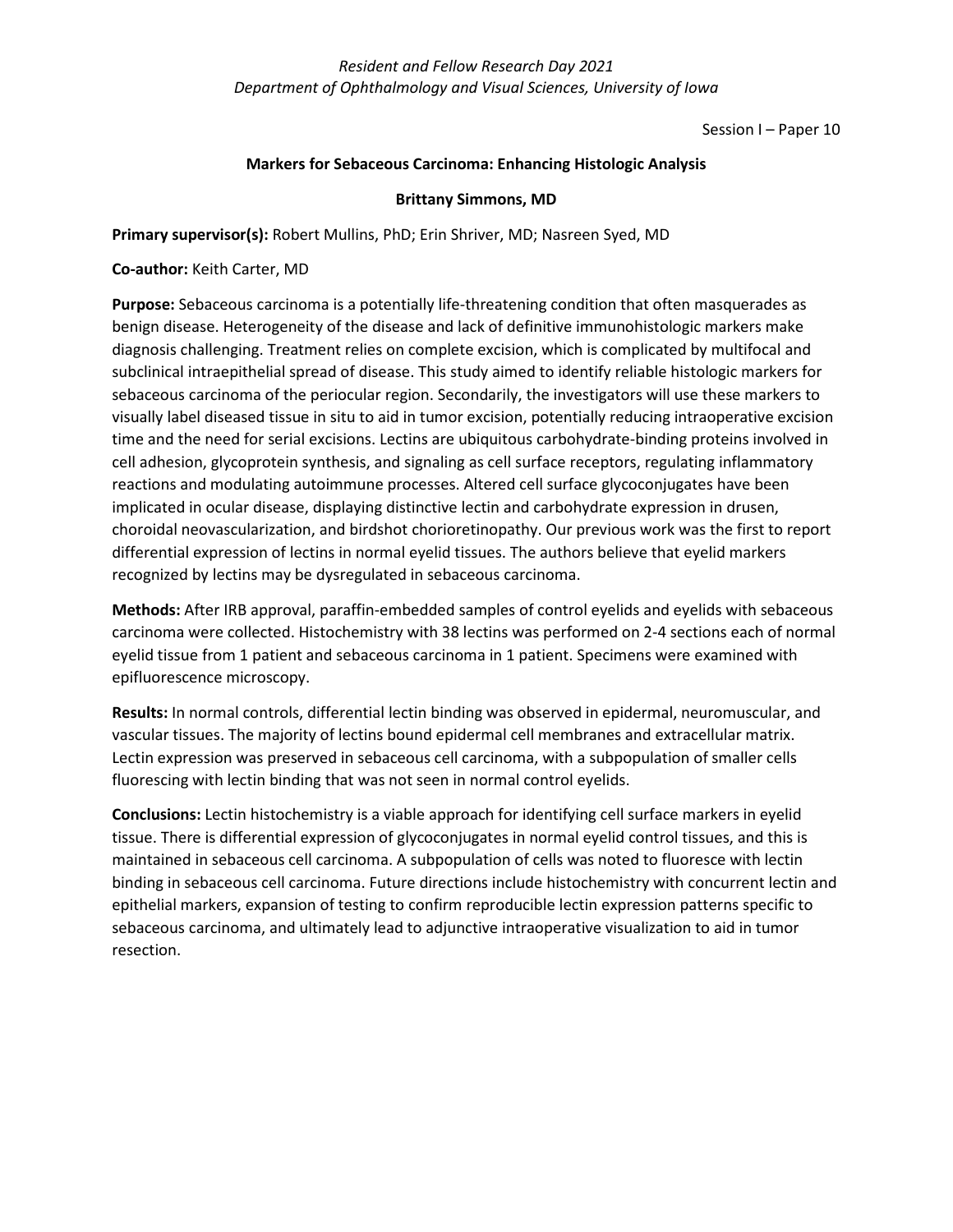Session II - Paper 11

# **Tools for Responding to Patient-Initiated Verbal Sexual Harassment: A Workshop for Trainees and Faculty**

# **Lauren E. Hock, MD**

# **Primary Supervisor:** Erin M. Shriver, MD

**Co-Authors:** Patrick B. Barlow, PhD; Brittni A. Scruggs, MD, PhD; Thomas A. Oetting, MD, MS; Denise A. Martinez, MD; Michael D. Abràmoff, MD, PhD

**Purpose:** Patients are the most common source of gender-based harassment of resident physicians, yet residents receive little training on how to handle it. Few resources exist for residents wishing to address patient-initiated verbal sexual harassment themselves. The purpose of this study was to assess the effect of a workshop on tools for responding to patient-initiated verbal sexual harassment on resident and faculty preparedness to respond to patient-initiated harassment.

**Methods:** A 50-minute workshop was developed, taught, and evaluated to prepare residents and faculty to respond to patient-initiated verbal sexual harassment toward themselves and others. The workshop used an interactive lecture and role-play scenarios to teach a tool kit of communication strategies for responding to harassment. Participants completed retrospective pre-post surveys on their ability to meet the learning objectives and their preparedness to respond.

**Results:** Ninety-one participants (57 trainees, 34 faculty) completed surveys at one of five workshop sessions across multiple departments. Before the workshop, two-thirds (67%) had experienced patientinitiated sexual harassment, and only 28 out of 59 (48%) had ever addressed it. Seventy-five percent of participants had never received training on responding to patient-initiated sexual harassment. After the workshop, participants reported significant improvement in their preparedness to recognize and respond to all forms of patient-initiated verbal sexual harassment ( $p < .01$ ), with the greatest improvements noted in responding to mild forms of verbal sexual harassment, such as comments on appearance or attractiveness or inappropriate jokes ( $p < .01$ ).

**Conclusions:** This workshop fills a void by preparing residents and faculty to respond to verbal sexual harassment from patients that is not directly observed. Role-play and rehearsal of an individualized response script significantly improved participants' preparedness to respond to harassment toward themselves and others.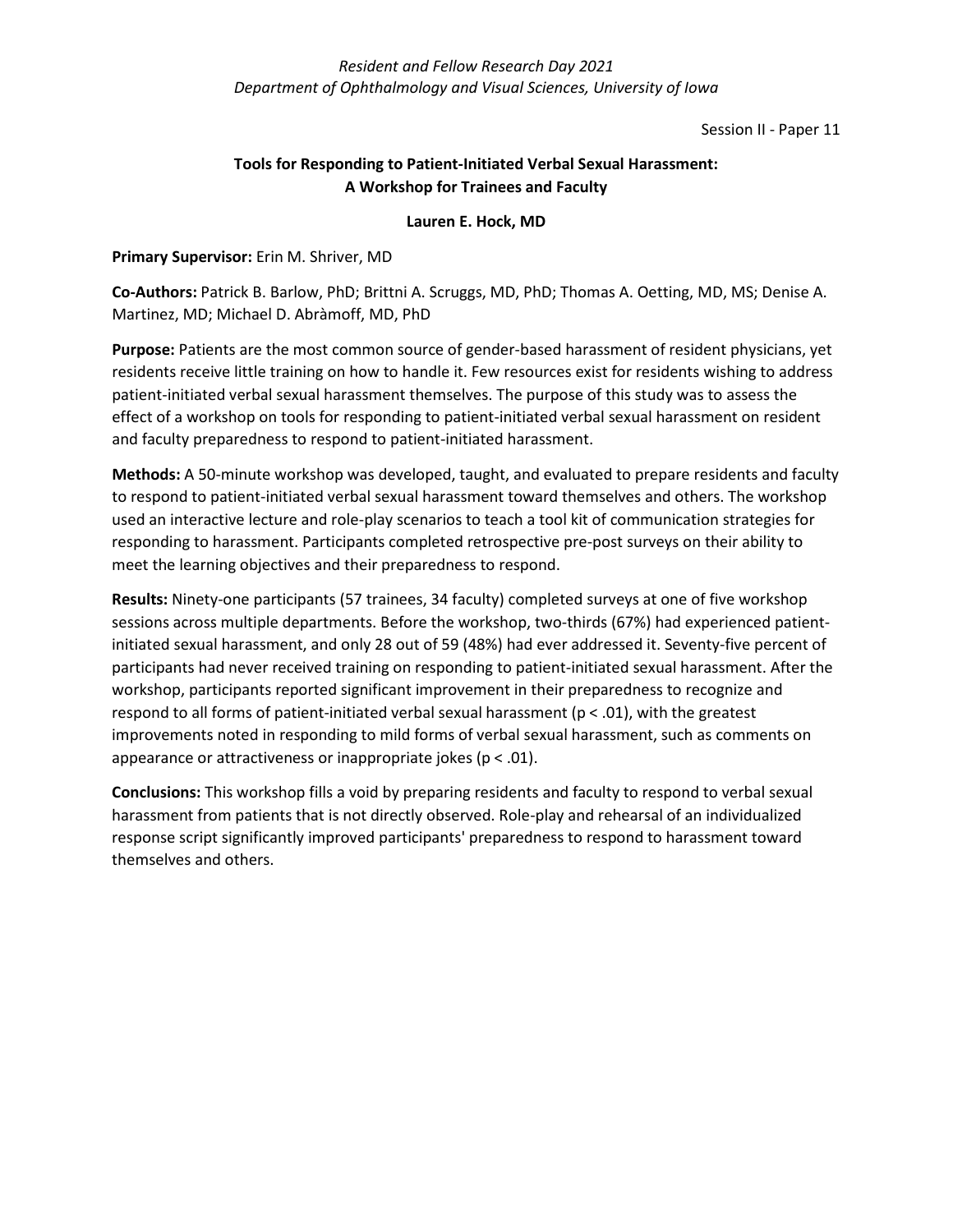Session II - Paper 12

## **Video Based Kinematic Analysis for Objective Assessment of Suturing Performance**

#### **Caroline Yu, MD**

**Primary Supervisor**: Chau Pham, MD

**Co-author**: Erin M. Shriver, MD

**Purpose**: The aim of this pilot study is to describe and validate an objective assessment tool for suturing performance using software-based video motion analysis in order to facilitate surgical skills training.

**Methods**: Eight participants of varying experience levels were recorded while performing simple interrupted sutures and simple running sutures. All participants were standardized to identical suture pads, suture types, and instruments, and all recordings were anonymized and obtained via standardized filming procedures. For the purposes of data analysis, participants were grouped by level of surgical experience (novice defined as no formal oculoplastics training, intermediate defined as some oculoplastics training, and expert defined as post-graduate training and above). The recorded videos were analyzed using Kinovea 0.9.4, a 2D motion analysis software, to extract needle driver position, time, path length, and velocity. An independent reviewer graded the videos and static images of the final sutured product using a standardized rubric to generate a dynamic rating and static rating.

**Results**: There was a statistically significant difference in both total time (interrupted p=0.012; running p=0.003) and total path length (interrupted p=0.014, running p=0.008) based on level of participant experience There was a strong negative correlation between dynamic rating and average time per suture (interrupted *r <sup>2</sup>* = 0.883; running *r <sup>2</sup>* = 0.928), as well as between dynamic rating and total path length (interrupted  $r^2$  = 0.603; running  $r^2$  = 0.638). Total time was strongly correlated with total path length (interrupted  $r^2$  = 0.755; running  $r^2$  = 0.421). Secondary analyses showed that experts had a lower median velocity (0 cm/s vs. 0.97 cm/s, p=0.003) compared to their trainee counterparts. Notably, there was an inverse



**Figure 1 (A)** Participants were given standardized suturing tasks that were recorded in a standardized manner. **(B)** Strong negative correlation between GSR and average time per interrupted suture (*r2* = 0.883). **(C, D)** Representative x-y trajectories of a trainee **(C)** and an expert **(D)** performing a simple interrupted stitch.

correlation between static rating and total time (interrupted  $r^2$  = 0.928; running  $r^2$  = 0.696). Finally, analysis of trainee suturing performance before and after participation in a suturing educational curriculum showed a statistically significant increase in static rating (p=0.002).

**Conclusions**: Software-based kinematic analysis is an effective method to objectively assess suturing performance. Specific measures of instrument motion not only accurately predicted the level of surgical expertise but also improved as a result of practice for trainees. Kinematic analysis can be used to provide objective detailed feedback to trainees and thus improve surgical skills training.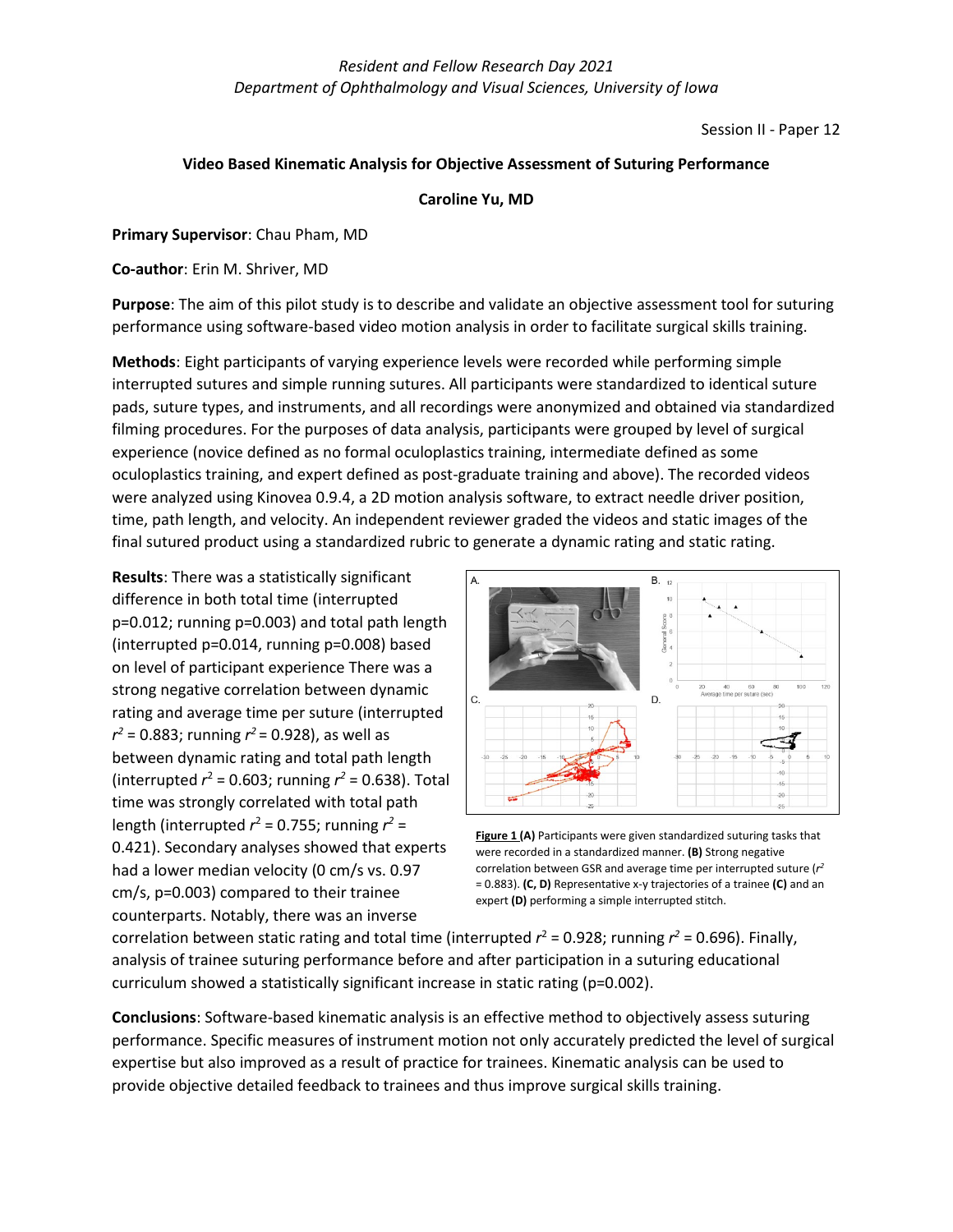Session II - Paper 13

## **Flipped Ophthalmology Classroom Augmented with Case-Based Learning**

## **Ryan J. Diel, MD**

## **Primary Supervisor**: Pavlina Kemp, MD

**Co-authors:** Kelly H. Yom, BS, David Ramirez, MD, Karam Alawa, MD, Justine Cheng, MD, Salma Dawoud, MD, Michelle R. Snyder

**Purpose:** The flipped classroom is an effective way to teach ophthalmology to medical students. Nonetheless, there are significant drawbacks to the flipped classroom environment, the most significant of which are concerns of burden and pressure on the part of the learner. The purpose of this study was to examine medical students' perceptions of a case-based flipped classroom style compared to a traditional didactic lecture series, and to evaluate the impact of case-based learning on students' confidence managing common ophthalmic complaints. By allowing students to take advantage of the flipped classroom lecture content before the in-person case-based lecture series, we hypothesized that students would feel more confident during the case-based discussions thereby mitigating feelings of anxiety and burden.

**Methods:** We created an interactive case-based flipped classroom ophthalmology curriculum. Paired pre-/post-clerkship surveys were distributed to students on the first and last day of the 2-week clerkship. Questions were formatted as statements using a 6-point Likert scale to assess students' prior exposure to a flipped classroom, perceptions of the flipped classroom curriculum, and confidence in evaluating ophthalmic complaints.

**Results:** Seventy-five students were included in our analysis from July 2019 to March 2020. Pre-clerkship questionnaires revealed no preference for either teaching modality. Wilcoxon signed rank test comparing pre-/post-clerkship data revealed a significant increase in student ratings favoring the case-based flipped classroom model. Students reported significant reductions in pressure to perform, course burden, and overall anxiety; and increased confidence triaging common eye complaints.



**Conclusions:** Students favor the case-based flipped

classroom modality which prioritizes key learning objectives while increasing participation and confidence. Since the implementation of this curriculum, medical students have rated the ophthalmology clerkship the highest among all Carver College of Medicine clerkships in the year 2020. Additionally, the reproducibility and accessibility of standardized prepared video lectures and cases will help other institutions better incorporate ophthalmology into pre-existing rotations. Because this model utilizes electronic lecture delivery and synchronous discussions, this model provides a sustainable and efficacious curriculum that has allowed educators to readily adapt to the post COVID-19 pandemic era. This curriculum has been made freely available to educators around the world at: [https://eyerounds.org/article/online-ophthalmology-curriculum/index.htm.](https://eyerounds.org/article/online-ophthalmology-curriculum/index.htm)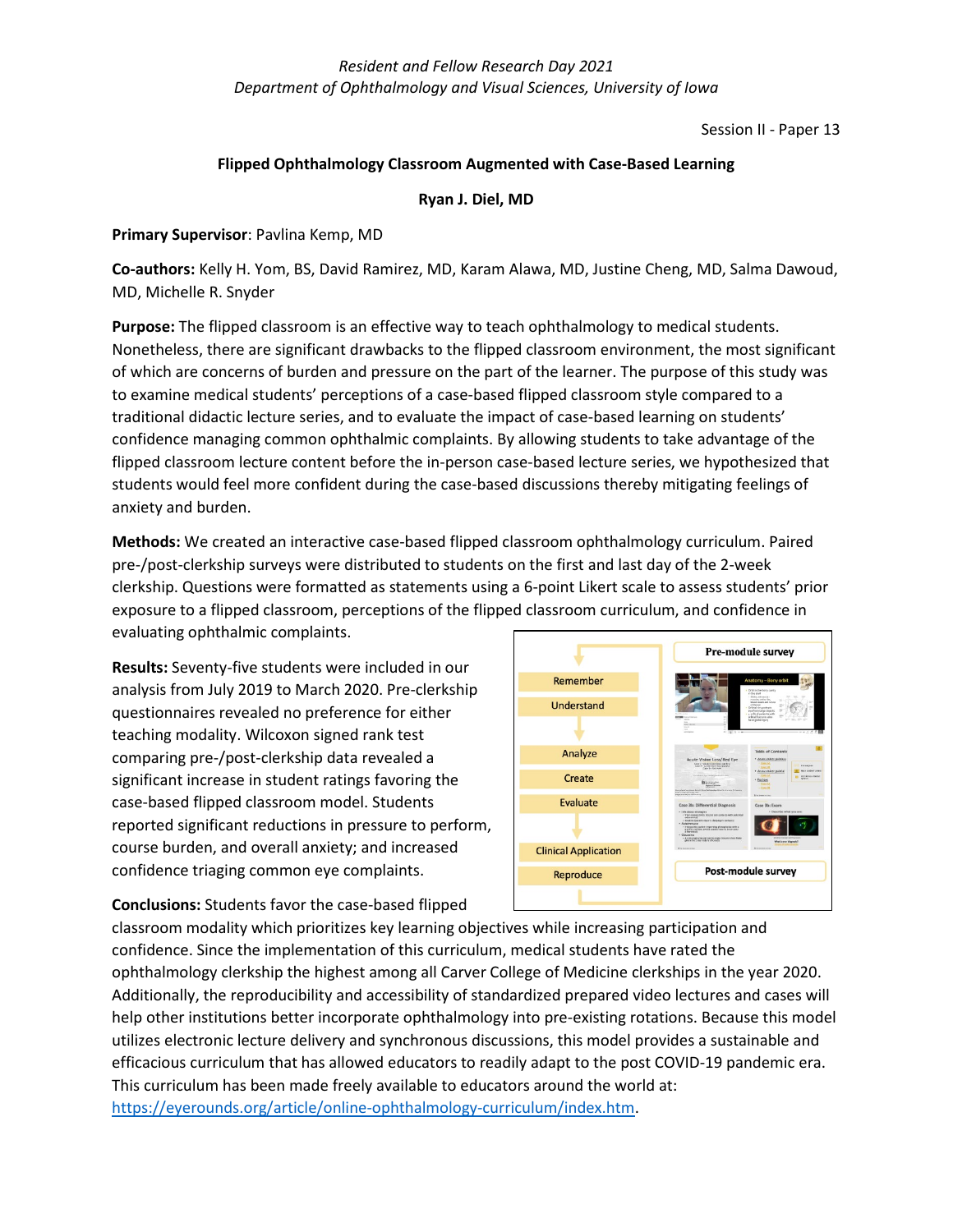Session II - Paper 14

## **Neutralizing Antibodies to SARS-CoV-2 and the Risk of Infection at a Tertiary Care Center**

## **Christopher R. Fortenbach, MD, PhD**

**Primary Supervisors:** Stephen Russell, MD; Michael Abramoff, MD, PhD

**Co-author:** David A. Ramirez, MD

**Purpose:** The novel coronavirus disease of 2019 (COVID19) has resulted in 32 million confirmed cases and over 500 thousand deaths in the United States alone (Johns Hopkins Coronavirus Resource Center). With over ten percent of the population having contracted the virus, the clinical significance of antibodies against the virus following infection remains an area of ongoing research. This study evaluates a cohort of healthcare employees for the presence of antibodies and their subsequent risk of infection.

**Methods:** University of Iowa Hospitals and Clinics employees were recruited to this prospective cohort study between 6/3/2020 and 3/10/2021. At the time of enrollment, participants completed a questionnaire including questions about symptoms and prior testing for COVID19 infection. A blood sample was obtained and screened for the presence of neutralizing antibodies against the virus responsible for COVID19, SARS-CoV-2. Three months following recruitment, the participants completed a repeat questionnaire regarding infection testing as well as vaccination status.

**Results:** A total of 328 participants (88% female) were recruited to the study with 17 subjects reporting a prior confirmed infection with SARS-CoV-2. Thirty-six subjects possessed neutralizing antibodies to the virus with 17 individuals having received a vaccine prior to enrollment. Excluding those subjects vaccinated at the time of blood draw, 32% (6/19) of patients with antibodies had no prior documented COVID19 infection although many subjects reported having an influenza-like illness. No participants with antibodies to the virus reported a subsequent confirmed infection during the three months following recruitment.

**Conclusions:** Despite occupational exposure, evidence of prior SARS-CoV-2 infection was less common among healthcare workers in this study than in the general population. Of those individuals found to have neutralizing antibodies, no subsequent SARS-CoV-2 infections were reported, which may indicate a protective role. As COVID19 continues to take a heavy toll around the world, understanding the impact of prior infection remains an important question in helping mitigate the impact of the virus in the future.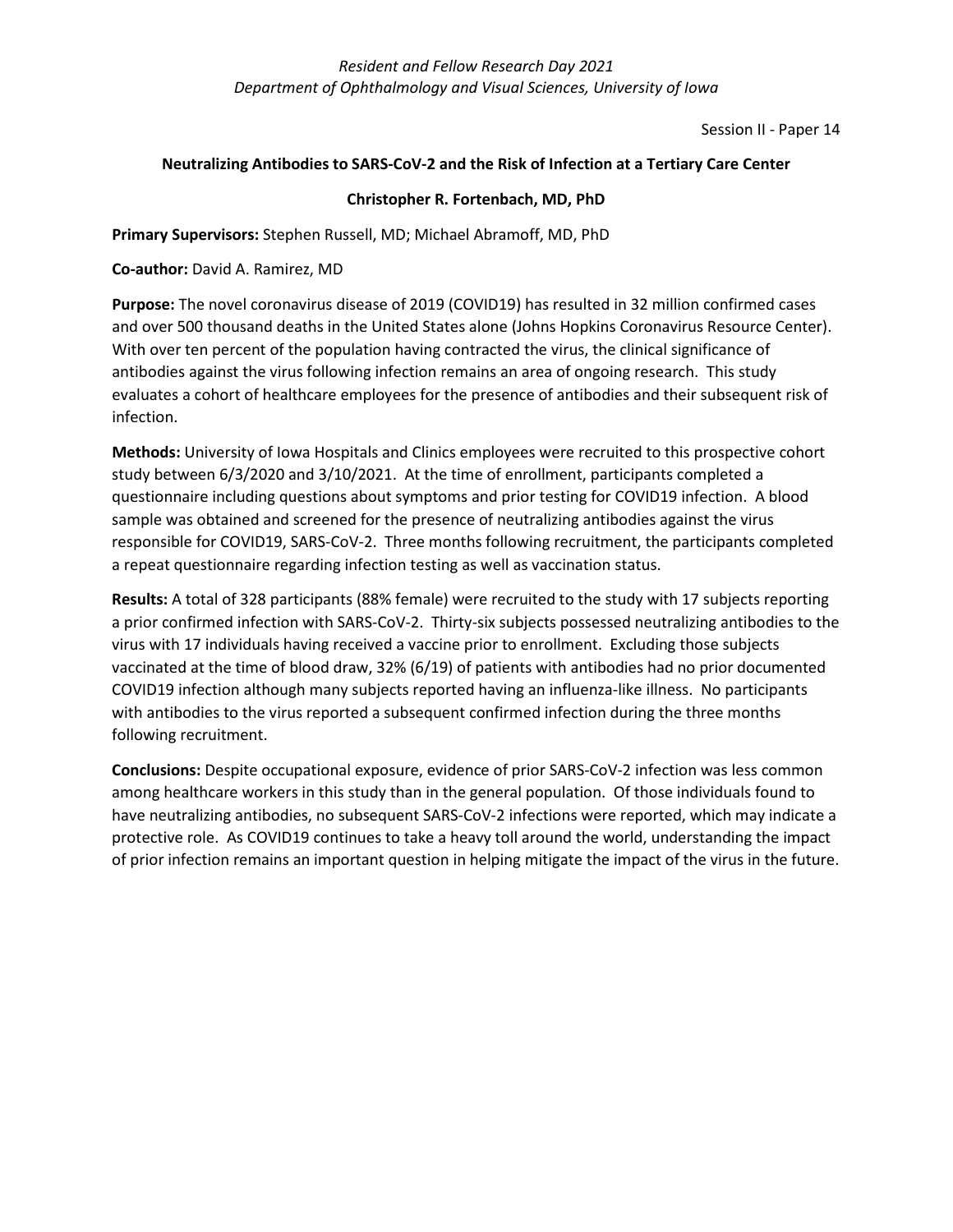Session II - Paper 15

# **Outcomes of Patients with Neovascular Age-related Macular Degeneration During the COVID-19 Pandemic**

# **Tirth Shah, MD**

**Primary Supervisor:** Elliott H. Sohn, MD

**Co-authos:** Zachary Mortensen, MD

**Purpose:** To examine the impact of fixed-interval treatment with anti-vascular endothelial growth factor therapy (VEGF) and reduced imaging on patients with neovascular AMD during the coronavirus disease 2019 (COVID-19) pandemic.

**Methods:** This was a retrospective analysis of all patients with neovascular AMD at the University of Iowa evaluating the functional and anatomic parameters of the last visit prior to March 25th, 2020 and the first visit after July 1st, 2020. We also examined the cancellation rates of various outpatient clinics and the COVID-19 infection prevalence in our neovascular AMD population.

**Results:** The difference in mean best corrected visual acuity in logMAR before (0.356 +/- 0.329) and after (0.396 +/- 0.344) the pandemic restriction interval was not found to be statistically significant. The total intraretinal fluid (IRF), subretinal fluid (SRF), and subretinal hyperreflective material (SHRM) on OCT were found to be nearly the same before and after the pandemic. We found that 8 eyes had improvement of IRF, 17 eyes had worsening of IRF, and 24 eyes had stable IRF before and after pandemic restrictions. Additionally, 13 eyes had improvement of SRF, 10 eyes had worsening of SRF, and 34 eyes had stable SRF levels. There was a 12% increase in cancellations in all outpatient specialty clinics for those who were older than 60 years, a 64% increase in cancellations in all outpatient ophthalmology clinics and an 18% increase in cancellations in patients with neovascular AMD. Lastly, of the 189 patients we analyzed, 11 patients tested positive for COVID-19 and 6 of these patients died from COVID-related complications. There were zero patients who were diagnosed with COVID-19 within seven days of their last clinic appointment during the pandemic restriction interval.

**Conclusions:** Although there were several unfortunate cases of significant vision loss, we found that our patients on average had stable visual acuity and exudative disease while also limited viral exposure during the pandemic.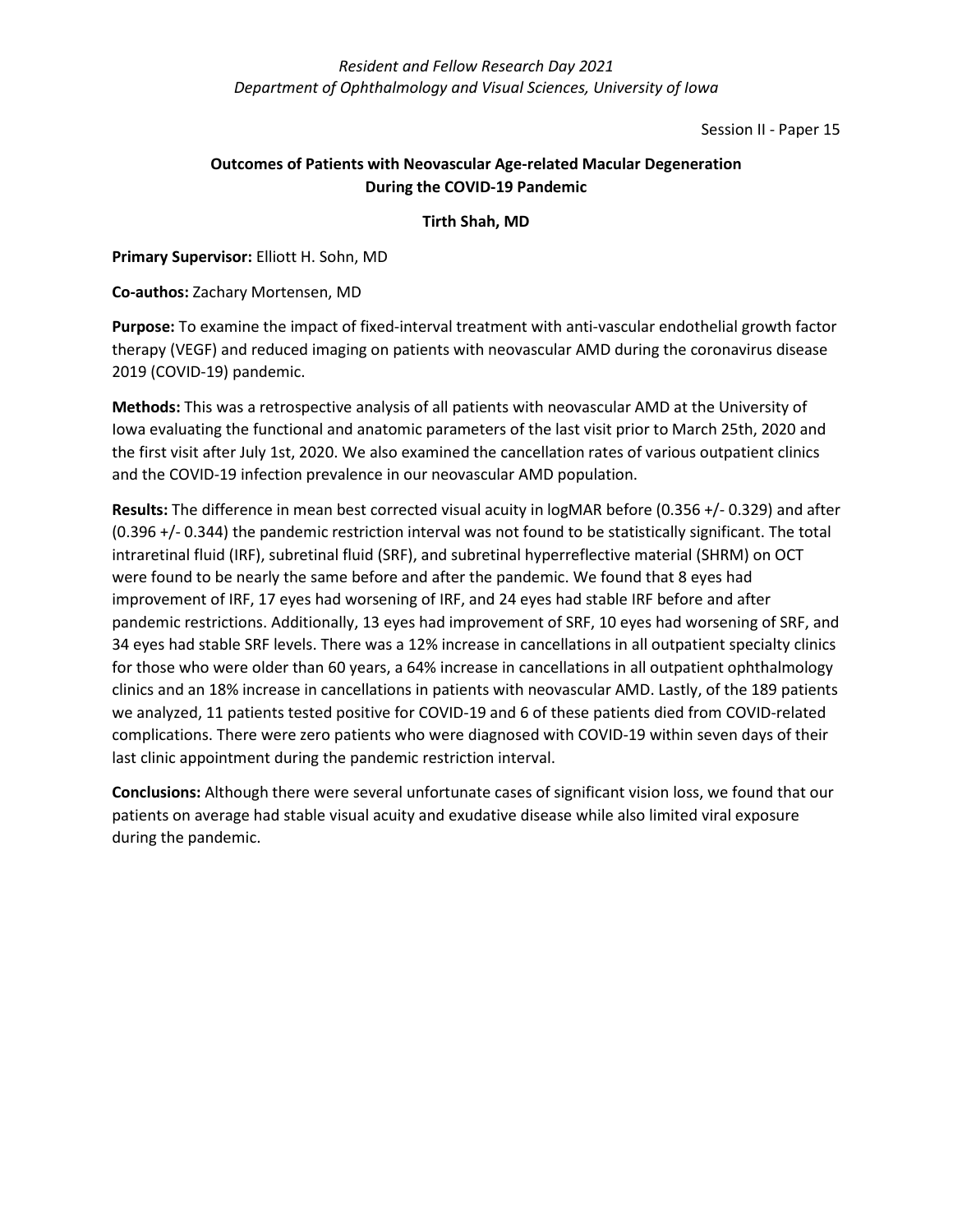Session II - Paper 16

# **Clinical Characteristics and Optical Coherence Tomography in Patients with** *Bartonella Henselae* **Neuroretinitis**

## **Luis Andre Leal Ferman, MD, FRCP(C)**

**Supervisor:** Matthew J. Thurtell, MBBS, MSc

**Introduction:** To describe and compare the clinical characteristics, visual outcomes, and spectral-domain optical coherence tomography (SD-OCT) findings in patients with *Bartonella Henselae* (*B.Henselae*) neuroretinitis (NR).

**Methods:** A retrospective review of all patients evaluated in a single academic center between 2005- 2020 with serologically proven *B.Henselae* NR. Inclusion criteria included availability of OCT retinal nerve fiber layer (RNFL), total retinal thickness (TRT), and optic disc area at the time of diagnosis. Baseline and follow-up Spectralis and Cirrus SD-OCT optic disc and macula scans were analyzed using a 3-D segmentation algorithm to derive RNFL thickness and TRT. These SD-OCT parameter values were correlated with visual acuity (VA) and visual fields (VF) at baseline and follow-up. Baseline clinical characteristics and treatment of the patients were also collected.

**Results:** 26 patients and 32 eyes were identified that fulfilled the inclusion criteria. Mean age was 35.7 years (range 7-61 years). Mean follow-up time was 120.1 days range (1-544 days). Simultaneous bilateral involvement occurred in 6 of 26 (23%) patients. Initial acuity was better than 20/60 at baseline in 12/30 (40%) of the affected eye and 6/30 (20%) of the affected eyes at follow-up. Baseline mean RAPD and logMAR VA were 0.9 log units and 1.3 respectively. The most common VF defect was a central/ceco-central scotoma at baseline in 17/24 (70%) and a full visual field in 11/24 (46%) at followup. Initial RNFL thickness was 177.3 microns in the affected eye at baseline and 108.59 microns at follow-up. Initial TRT thickness was 361.1 microns in the affected eye at baseline and 279.3 microns at follow-up. Baseline RAPD and logMAR were significantly correlated with logMAR VA at follow-up. There was no significant correlation between initial RNFL thickness, TRT or disk area and final logMAR VA.

**Conclusions:** This is the first cohort of *B.Henselae* NR in which SD-OCT values were analyzed and correlated with visual outcome. To our knowledge, this is also one of the largest cohorts of *B.Henselae*  NR. study did not find a significant association between initial RNFL thickness, TRT or disk area and final logMAR VA. Loss of patients at follow up may contribute to this finding and a larger population study might be warranted to further address this. Furthermore, we found that baseline RAPD and logMAR VA were significantly correlated with logMAR VA at follow-up. These simple clinical findings may serve as a simple prognostication parameter when counseling patients.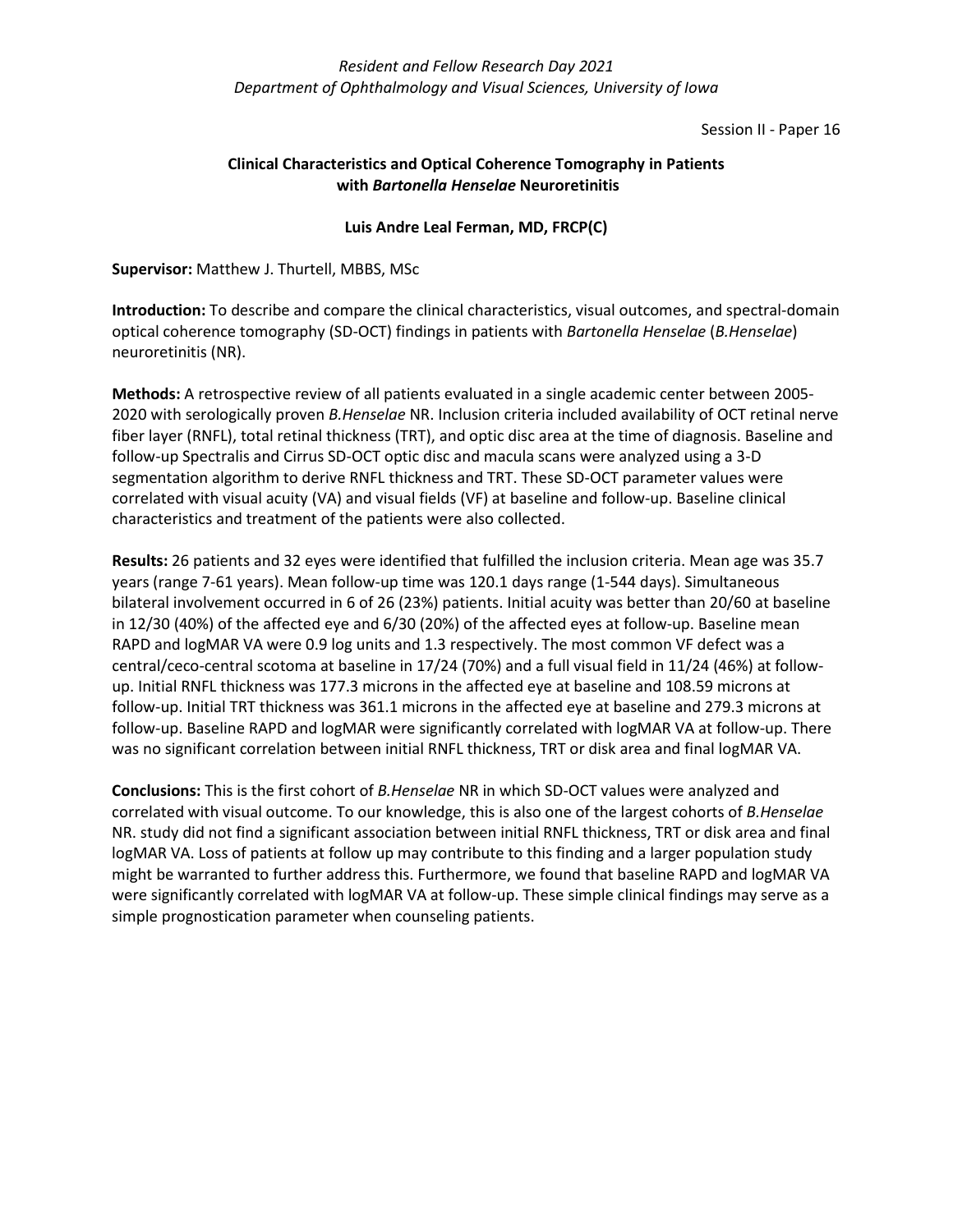Session II - Paper 17

## **Primary Care Providers' Comfort with Autonomous Artificial Intelligence for Diabetic Eye Exams**

## **Zachary Mortensen, MD**

## **Primary Supervisor:** Michael D. Abramoff, MD, PhD

**Co-authors:** Abby Walling, BA; Tirth Shah, MD

**Purpose:** Autonomous Artificial Intelligence (AI) has demonstrated excellent accuracy in detecting diabetic retinopathy (DR) though AI is not yet widely used in primary care outpatient settings. This study aims to identify concerns primary care providers (PCPs) have with integrating autonomous AI into their clinics for DR screening.

**Methods:** An anonymous online survey was emailed to 900 Iowan PCPs, including physicians, nurse practitioners, and physician assistants. Their general comfort with AI for DR screening was solicited on a scale from 0-10 (10 being the "very comfortable"). Additionally, participants were asked to indicate how strongly they agreed or disagreed with 11 distinct statements regarding potential concerns with the implementation of autonomous AI into primary care practices for DR screening. The statement topics of potential apprehension for PCP's included their concern for quality of care, lack of knowledge, accuracy, privacy, medical liability, decrease in productivity, systemic healthcare costs, clinicians job loss, personal financial cost, exacerbation of healthcare disparities, and introduction of biases. Participants answered using a 5-scale Likert response matrix. Simple descriptive statistics with sums, means, and ranges were calculated.

**Results:** 25 responses have been received (2.7% participation rate). 14 (56%) were females with a mean age of 49.7 years (range: 31-71), 19 (76%) were MDs, and 19 (76%) were Family Medicine trained. The mean general comfort level with AI in PCP clinical setting was 7.8 (range: 2-10). The two statements that participants agreed with most were concerns regarding the financial feasibility (52%) and the lack of knowledge about autonomous AI (48%). Participants were most ambivalent regarding their concern for exacerbation of healthcare disparities (48%), diagnostic accuracy (36%), and decrease in productivity (40%). Participants most strongly disagreed that they worried about the effect AI would have on privacy (92%), the quality of care (76%), and potential job loss for clinicians (68%).

**Conclusions:** While PCPs in Iowa seem moderately comfortable with notion of utilizing autonomous AI to detect DR in their clinics, some concerns remain. The two most popular concerns of PCPs were that their knowledge regarding AI is insufficient, and that the financial costs of autonomous AI implementation may outweigh their clinic's reimbursements.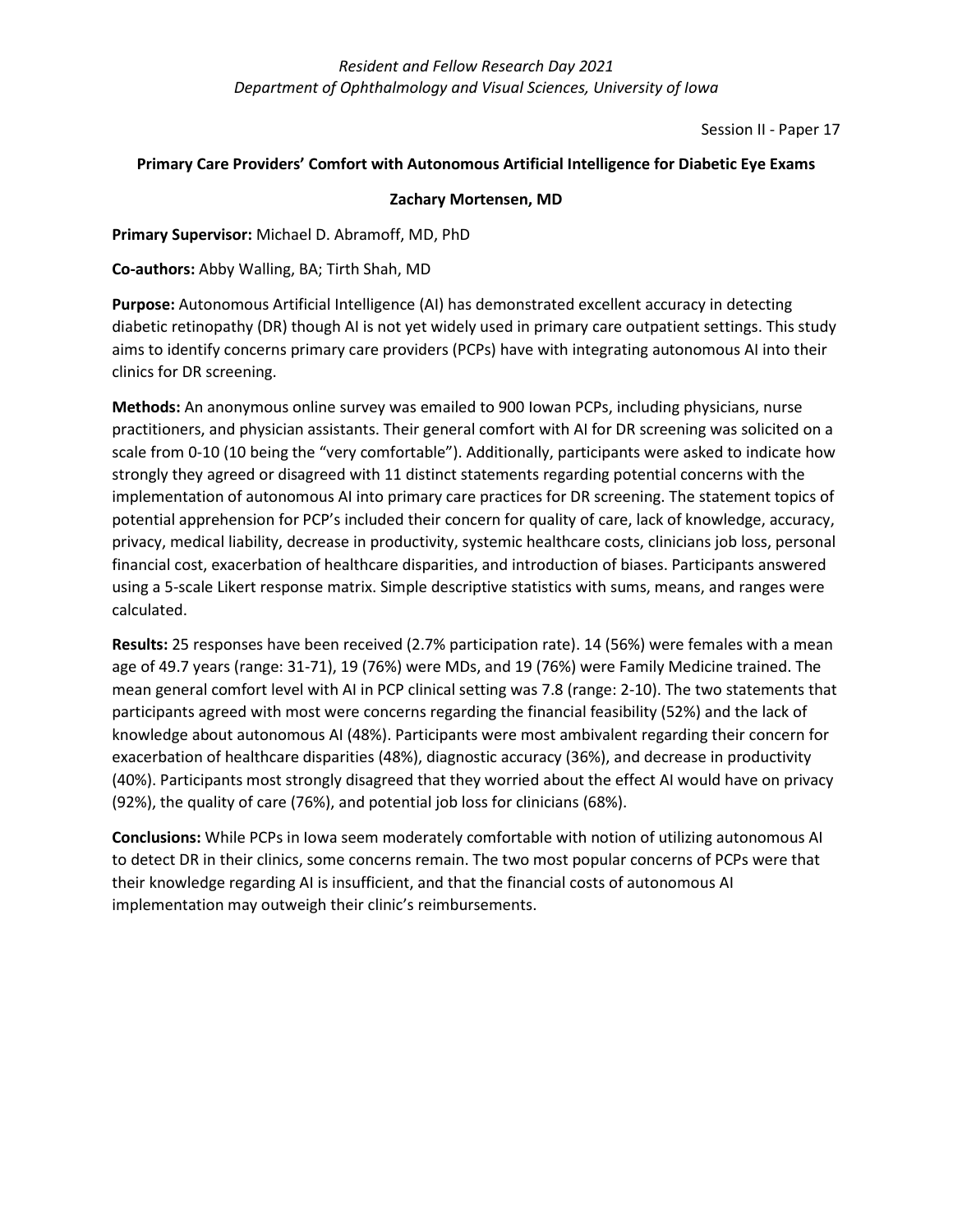Session II - Paper 18

# **Correlation of Features on OCT with Visual Acuity and Gass Lesion Type in Best Vitelliform Macular Dystrophy**

# **Razek Georges Coussa, MDCM, FRCSC, MPhil, MEng**

# **Primary Supervisor:** Ian C. Han, MD

**Co-authors:** Christopher R. Fortenbach, MD, PhD; D. Brice Critser, BS; Malia M. Collins, BS; Budd A. Tucker, PhD; Robert F. Mullins, PhD; Elliott H. Sohn, MD; Edwin M. Stone, MD, PhD

**Purpose:** To correlate structural features seen on optical coherence tomography (OCT) with best corrected visual acuity (BCVA) and Gass lesion type in patients with Best vitelliform macular dystrophy (BVMD).

**Methods:** This is a retrospective case series of consecutive patients with molecularly-confirmed BEST1 associated BVMD seen at a single academic center. OCT volume scans were reviewed for vitelliform lesion status and presence of a subretinal pillar, focal choroidal excavation (FCE), intraretinal fluid (IRF), or atrophy. These features were then correlated with BCVA and Gass lesion type.

**Results:** 95 eyes from 48 patients (mean age 38.9 years, range 4-87) were included. The presence of a pillar (24.2%), FCE (20.0%), and atrophy (7.4%) were associated with poor LogMAR VA (p<0.05). Gass type 1 eyes were correlated with good visual acuity (LogMAR <0.4) whereas type 5 eyes had poor visual acuity (LogMAR >0.4). Among 65 eyes with longitudinal data (mean 5.1 years of follow-up), 10.8% (n=7 eyes) changed from a higher to lower Gass type; of these, 57.1% (4 eyes) had CNV responsive to intravitreal anti-vascular endothelial growth factor (VEGF) treatment.

**Conclusion:** OCT-based structural features are readily identifiable in BVMD patients and have prognostic importance due to their correlation with BCVA.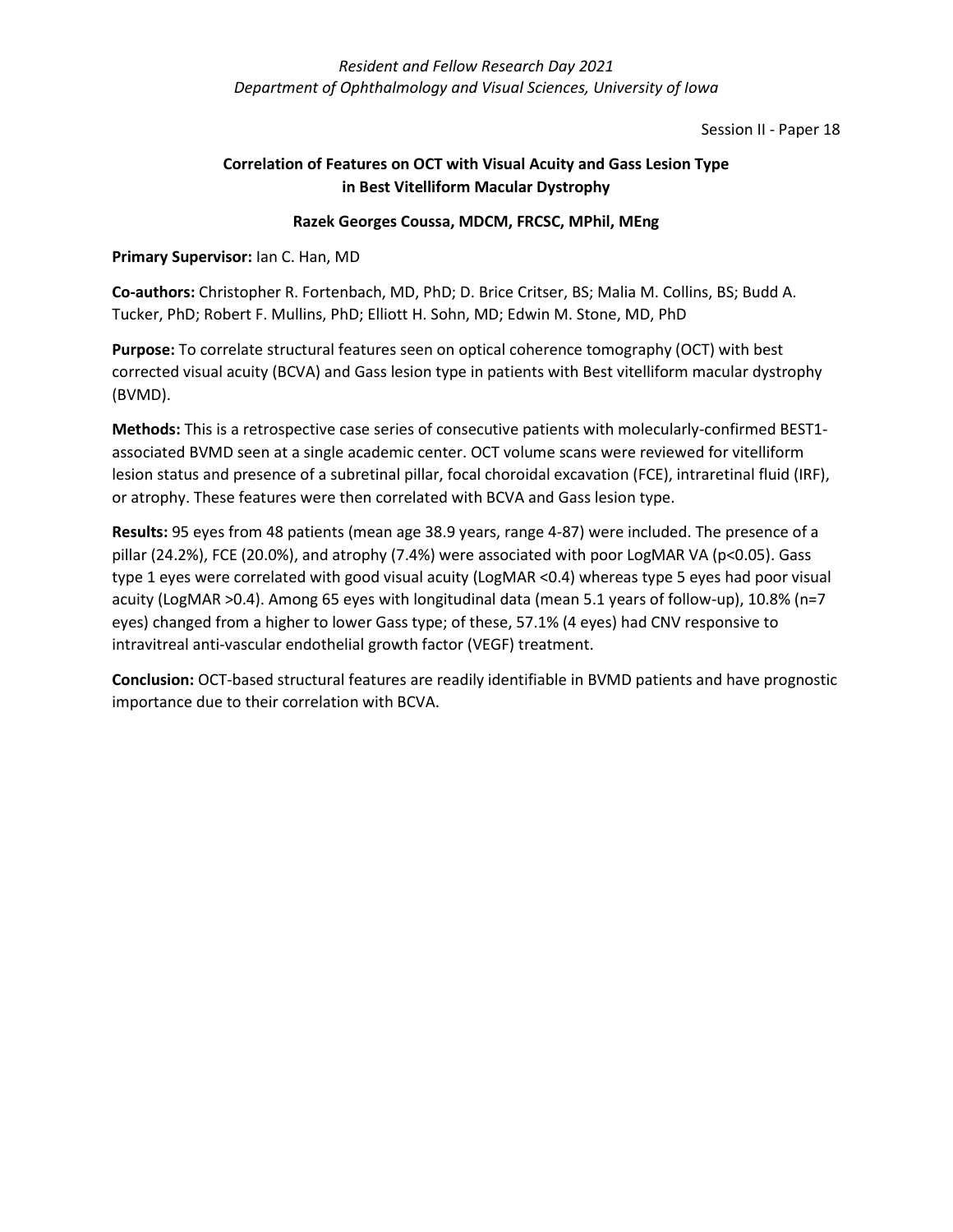Session II - Paper 19

# **Intrafamilial phenotypic variability and zonal distribution of retinal capillary hemangioma in von Hippel-Lindau disease**

# **Randy Christopher Bowen, MD, MS**

**Primary Supervisor(s)**: Elaine M. Binkley, MD; Budd A. Tucker, PhD

**Co-authors**: H. Culver Boldt, MD; Robert F. Mullins, PhD; Matthew G. Field, MD, PhD; Louisa M. Affatigato, BS; Jeremy M. Hoffmann, BS; James C. Folk, MD; Karen M. Gehrs, MD; Ian C. Han, MD; Elliott H. Sohn, MD; Stephen R. Russell, MD; Edwin M. Stone, MD, PhD

**Purpose:** To evaluate the intrafamilial phenotypic variability of retinal capillary hemangioma (RCH) in families with von Hippel-Lindau (VHL) disease.

**Methods:** This was a retrospective cohort study of families (2 or more individuals) with the same VHL mutation. Patients with molecularly confirmed VHL evaluated at our institution were identified and records reviewed (n=36). For those individuals with sufficient follow up and imaging (n=27), the number and location of RCHs at the initial and most recent follow up visits were recorded. The location of RCHs was classified using a modified cytomegalovirus retinitis staging system (zones 1, 2, and 3, with subset zones 1a and 1b). The way in which the RCHs were treated and the systemic manifestations of VHL were recorded for each patient. Age-matched comparison of disease severity was performed for three families. Main Outcome Measures were 1) Total number of RCH in each zone, 2) Age-matched phenotypic variability in number and location of RCHs.

**Results:** Over an average follow up of 155 months, there were 19 (13%) RCHs in zone 1, 82 (58%) in zone 2, and 41 (29%) in zone 3. Intrafamilial phenotypic variation was identified in three families.

**Conclusions:** Intrafamilial phenotypic variability of RCH exists for families with VHL disease who share the same genetic mutation. A zonal classification system can be used to describe the location of RCH in patients with VHL.



**Figure.** Zonal distribution pattern for retinal capillary hemangiomas (left side). Within the same families there are mild phenotypes (A, C) compared to severe phenotypes (B, D)